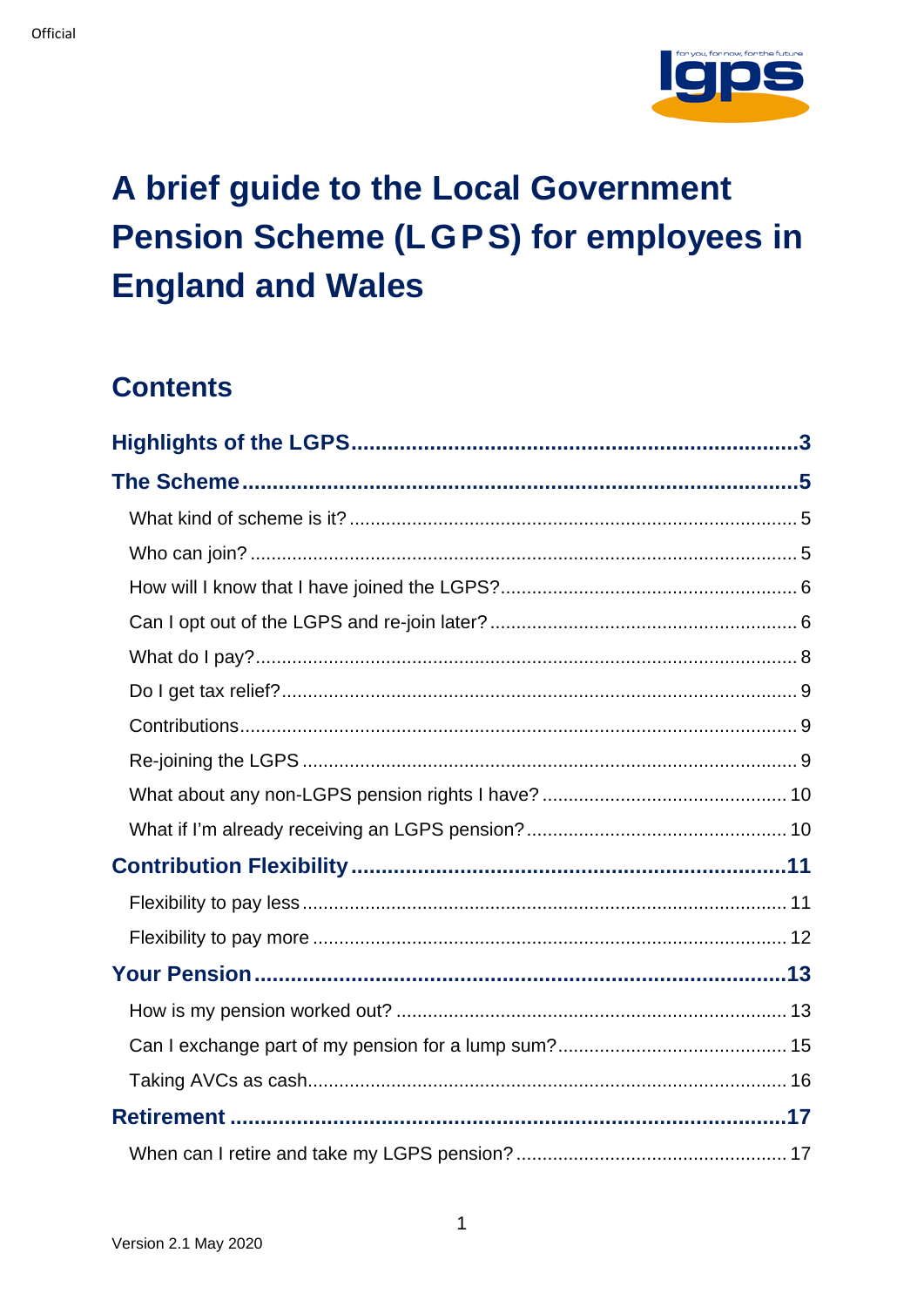#### **LGPS member guide | Highlights of the LGPS**

| What if I lose my job through redundancy or business efficiency? 18 |  |
|---------------------------------------------------------------------|--|
|                                                                     |  |
|                                                                     |  |
| What if I carry on working after my Normal Pension Age? 19          |  |
|                                                                     |  |
|                                                                     |  |
|                                                                     |  |
|                                                                     |  |
|                                                                     |  |
|                                                                     |  |
|                                                                     |  |
|                                                                     |  |
|                                                                     |  |
|                                                                     |  |
|                                                                     |  |
|                                                                     |  |
|                                                                     |  |
|                                                                     |  |
|                                                                     |  |
|                                                                     |  |

<span id="page-1-0"></span>Where pension terms are used in this guide, they appear in *bold italic* type. These terms are defined in the **[Some terms we use](#page-30-0)** section.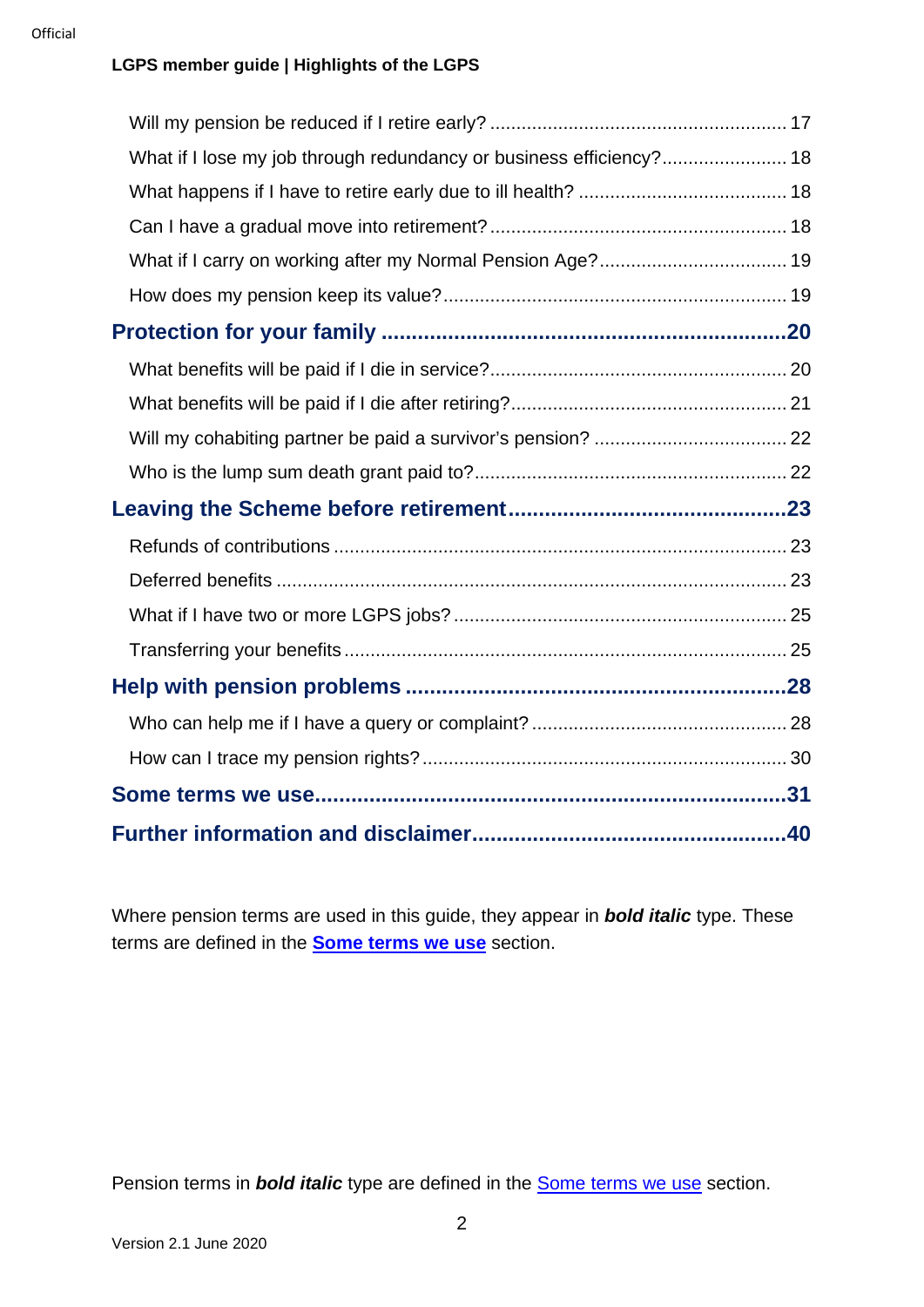# **Highlights of the LGPS**

The LGPS gives you:

#### **Secure benefits:**

the Scheme provides you with a future income, independent of share prices and stock market fluctuations.

#### **At a low cost to you:**

with tax-efficient savings.

#### **And your employer pays in too:**

the Scheme is provided by your employer who meets the balance of the cost of providing your benefits in the LGPS.

You can look forward to your retirement in the LGPS with:

#### **A secure pension:**

worked out every *Scheme year* and added to your *pension account.* The pension added to your account at the end of a *Scheme year* is an amount equal to a 49th of your *pensionable pay* in that year, if you are in the main section. At the end of every **Scheme year** the total amount of pension in your account is adjusted to take into account the cost of living (as currently measured by the *Consumer Prices Index (CPI)*).

#### **Flexibility to pay more or less contributions:**

you can boost your pension by paying more contributions, which you would get tax relief on. You also have the option to pay half your normal contributions in return for half your normal pension. This is known as the 50/50 section of the Scheme. The 50/50 section is designed to help members stay in the Scheme when times are financially tough.

#### **Tax-free cash:**

you have the option when you take your pension to exchange part of it for some taxfree cash.

#### **Peace of mind:**

your family enjoys financial security, with immediate life cover and a pension for your spouse, *civil partner* or *eligible cohabiting partner* and *eligible children* in the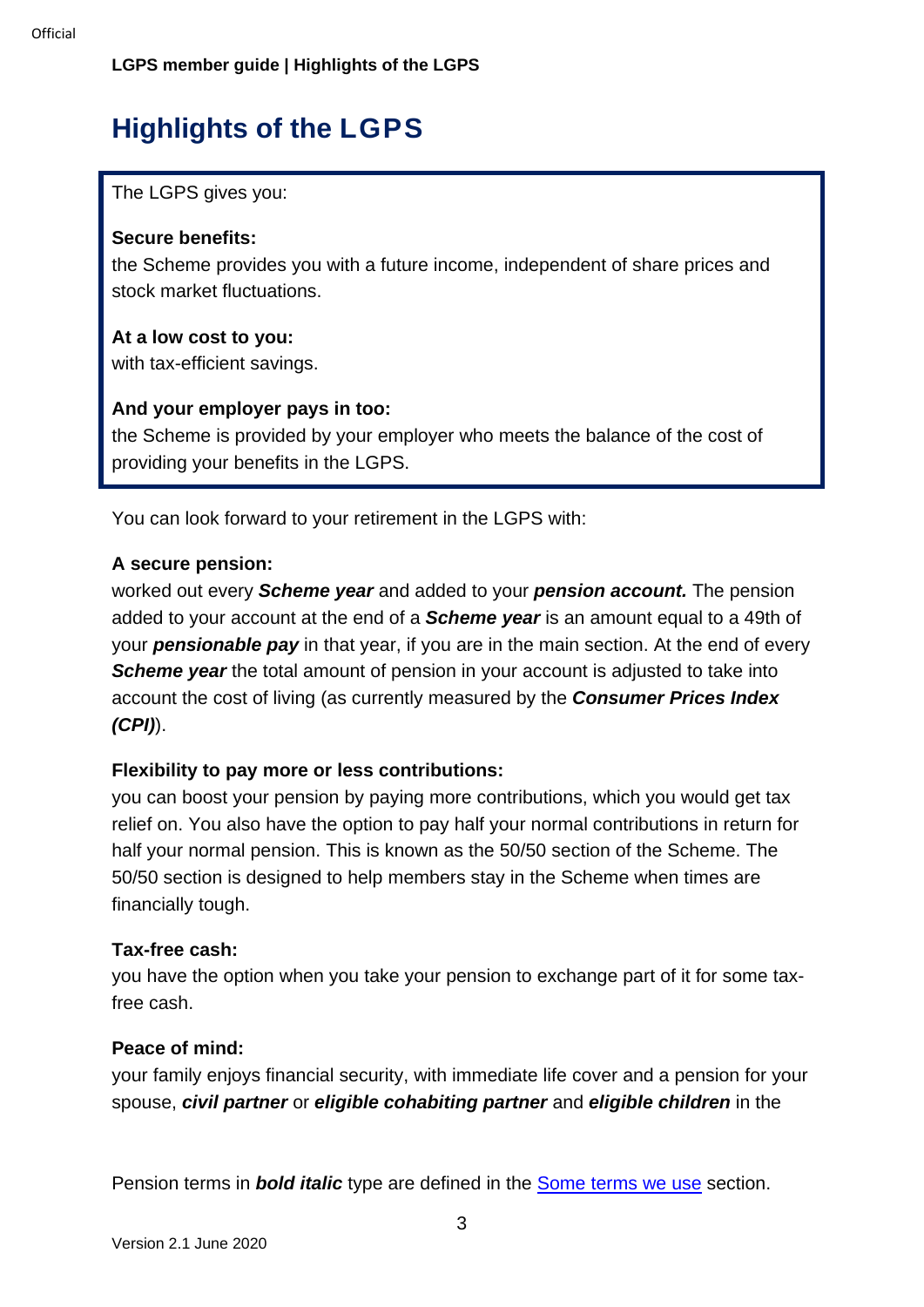#### **LGPS member guide | Highlights of the LGPS**

event of your death in service. If you ever become seriously ill and you've met the two years *vesting period*, you could receive immediate ill health benefits.

#### **Freedom to choose when to take your pension:**

You do not need to have reached your *Normal Pension Age* in order to take your pension. Once you've met the two years *vesting period*, you can choose to retire and take your pension at any time between age 55 and 75. Your *Normal Pension*  Age is simply the age you can retire and take the pension you've built up in full. If you choose to take your pension before your *Normal Pension Age* it will normally be reduced, as it's being paid earlier. If you take it later than your *Normal Pension*  Age it's increased because it's being paid later.

#### **Redundancy and efficiency retirement:**

if you are made redundant or retired in the interests of business efficiency when you are 55 or over, you will receive immediate payment of the benefits you've built up, provided you've met the two years *vesting period.* Your main LGPS benefits would not be reduced for early payment. Any additional pension you have bought would be reduced if you are under your *Normal Pension Age* when you retire.

#### **Flexible retirement:**

You may wish to consider flexible retirement if:

- you are age 55 or over
- you have met the two years vesting period, and
- your employer agrees.

Flexible retirement helps you ease into retirement. If you reduce your hours or move to a less senior position, you can take some or all the benefits you have already built up. Your benefits may be reduced for early payment.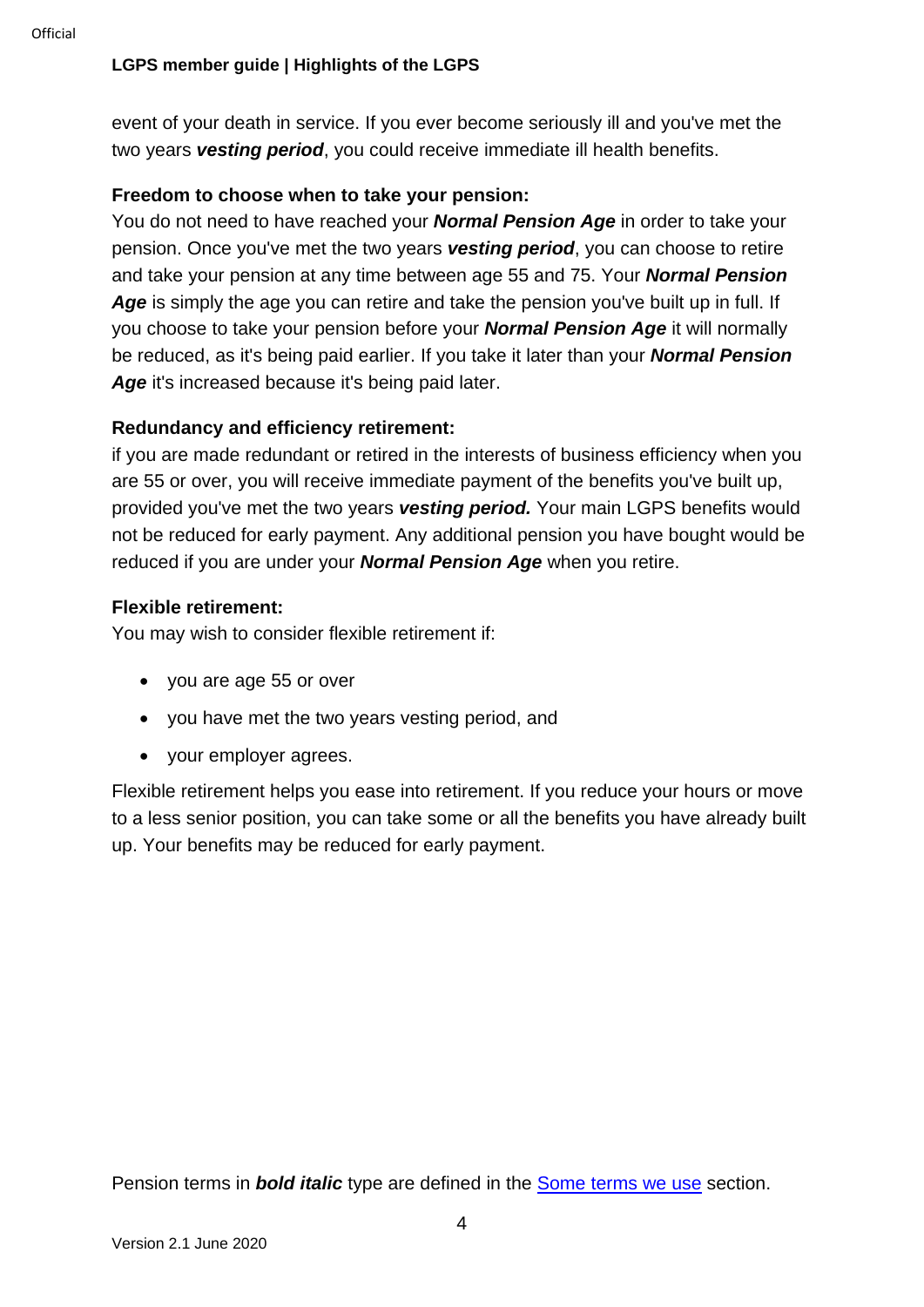# <span id="page-4-0"></span>**The Scheme**

This guide is a short description of the conditions of membership and main Scheme benefits that apply if you pay into the LGPS on or after 1 April 2014.

You can find out more about the scheme in the [LGPS member videos: Pensions](https://www.lgpsmember.org/more/Videos.php)  [Made Simple.](https://www.lgpsmember.org/more/Videos.php) 'What is a Pension' and 'How your Pension Works' provide brief introductions to the scheme.

### <span id="page-4-1"></span>**What kind of scheme is it?**

The LGPS is a tax approved, defined benefit occupational pension scheme which was set up under the Superannuation Act 1972. In the future, Scheme rules will be made under the Public Service Pension Schemes Act 2013.

The LGPS was contracted out of the State Second Pension scheme (S2P) until 5 April 2016. From 6 April 2016, the 'contracted out' status ended for all pension schemes due to the introduction of the single tier State Pension. The LGPS meets the government's standards under the automatic enrolment provisions of the Pensions Act 2008.

The amount of pension you earn in a *Scheme year* is worked out each year and added to your *pension account*. The total amount of pension in your *pension account* is revalued at the end of each *Scheme year* so your pension keeps up with the cost of living.

The LGPS is very secure because the benefits are set out in law.

# <span id="page-4-2"></span>**Who can join?**

The LGPS covers employees working in local government and for other organisations that have chosen to participate in it. To be able to join the LGPS, you need to be under age 75 and work for an employer that offers membership of the Scheme. If you are employed by a designating body, such as a town or parish council, or by a non-local government organisation which participates in the LGPS (an *admission body*), you can only join if your employer nominates you for membership of the Scheme. Police officers, operational firefighters and, in general, teachers and employees eligible to join another public service pension scheme, such as the NHS Pension Scheme, are not allowed to join the LGPS.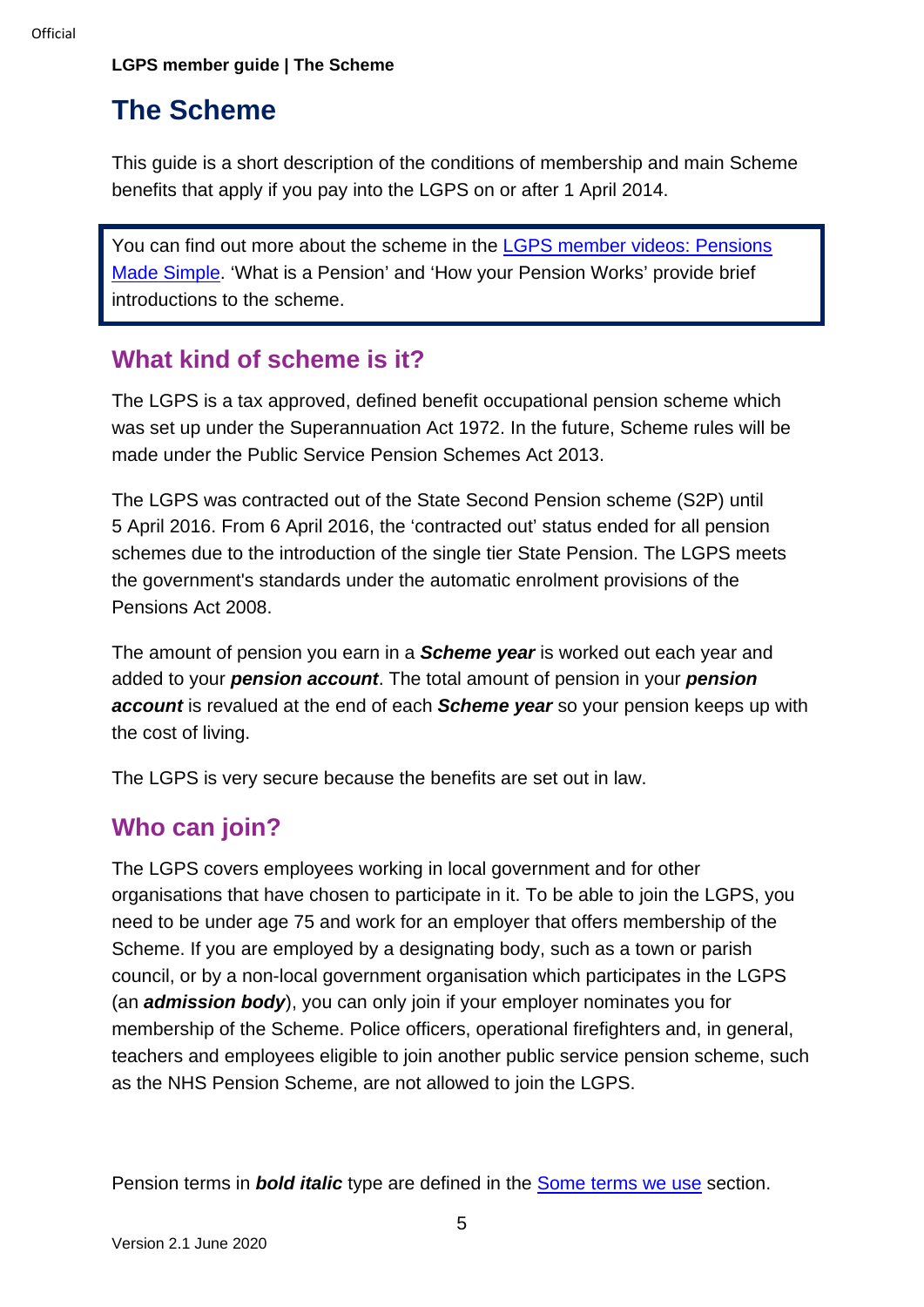If you start a job in which you are eligible for membership of the LGPS, you will be brought into the Scheme if your contract of employment is for three months or more.

- If your contract of employment is for less than three months and you are, or during that period you become, an *Eligible Jobholder* you will normally be brought into the Scheme from the *automatic enrolment date.* If your employer issues you with a postponement notice, then your entry to the Scheme could be delayed by up to three months.
- If your contract is extended to be for three months or more, you will be brought into the Scheme from the beginning of the pay period after the one in which your contract is extended.
- If you opt to join by completing an application form, you will be brought into the Scheme from the beginning of the pay period after the one in which you opt to join.

If you are brought into the Scheme you have the right to opt out. You cannot complete an opt out form until you have started your employment.

## <span id="page-5-0"></span>**How will I know that I have joined the LGPS?**

On joining the LGPS, relevant records and a *pension account* will be set up and an official notification of your membership of the LGPS will be sent to you. If you have more than one employment in the Scheme, a *pension account* will be set up for each one. **You should check your payslip to make sure that pension contributions are being deducted.**

# <span id="page-5-1"></span>**Can I opt out of the LGPS and re-join later?**

Yes, you can opt out of the Scheme. If you are thinking of opting out you might first want to consider an alternative option, which is to move to the 50/50 section of the Scheme. In the 50/50 section, you pay half your normal contributions in return for half your normal pension build-up. To find out more, see the section on **[Flexibility to](#page-10-2)  [pay less](#page-10-2)**.

If, having considered the 50/50 option, you still decide the LGPS is not for you, you can leave the LGPS at any time on or after your first day of eligible employment by giving your employer notice in writing. You might want to take independent financial advice before making the final decision to opt out.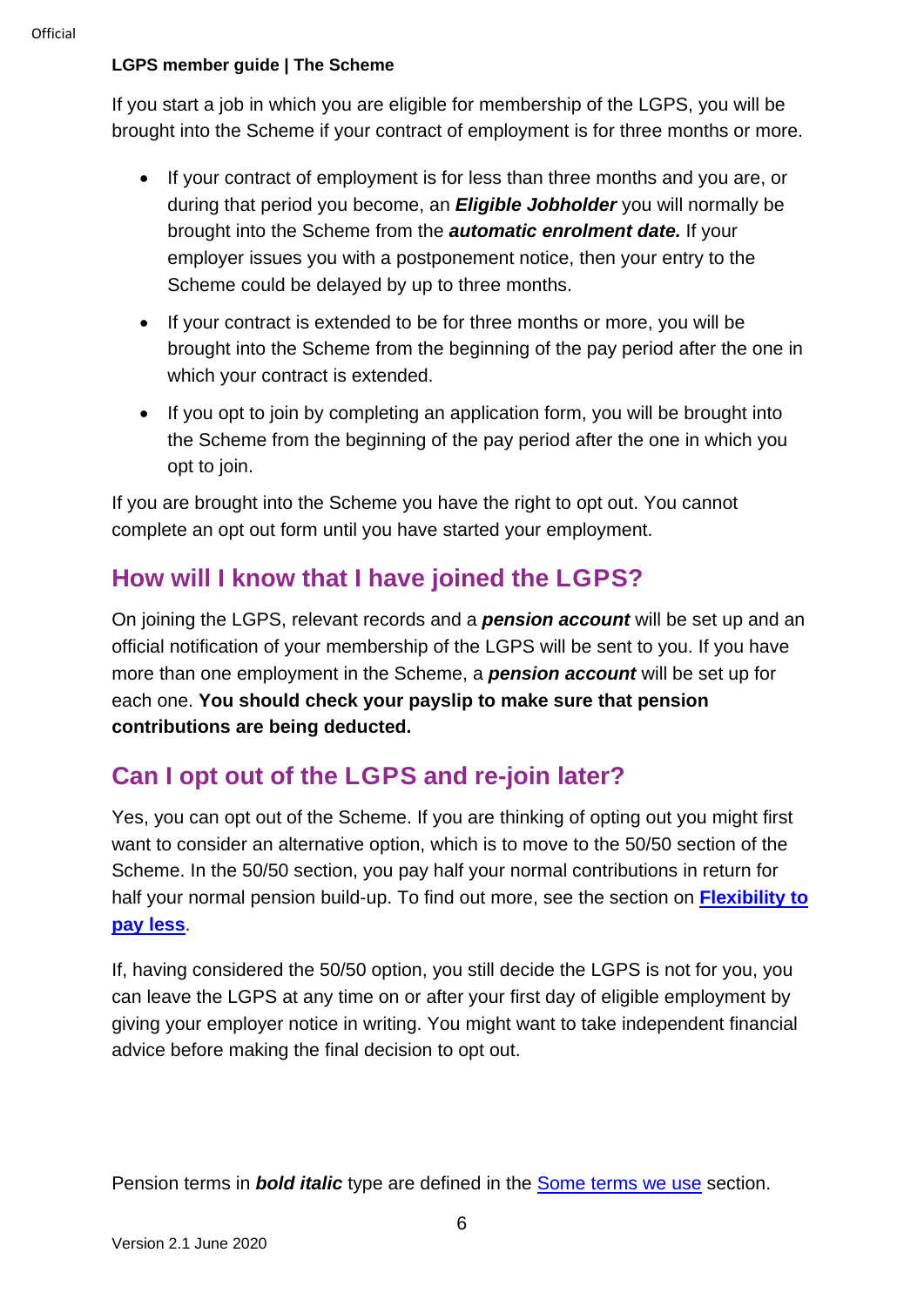If you opt out of the LGPS before completing three months' membership, you will be treated as never having been a member. Your employer will refund to you, through your pay, any contributions you have paid.

If you opt out of the LGPS with three or more months' membership and before completing the two years *vesting period,* you can usually take a refund of your contributions (less any statutory deductions) or transfer out your pension to another scheme.

If you opt out of the LGPS after meeting the two years *vesting period,* you will have deferred benefits in the Scheme. You will generally have the same options as anyone leaving their job before retirement, except you cannot take your deferred benefits unless you have left your job. If you re-join the Scheme you will not be permitted to join your deferred benefit with the *pension account* that will be created when you re-join the Scheme. Instead, you will have two separate sets of pension benefits.

If you opt out, you can opt back into the Scheme at any time before age 75, provided you are otherwise eligible to join the Scheme.

If you opt out of the LGPS:

- on the date your employer is first required to comply with the automatic enrolment provisions under the Pensions Act 2008, your employer will automatically enrol you back into the LGPS if you are an *Eligible Jobholder* at that time in the job you've opted out from, or
- if, on the date your employer is first required to comply with the automatic enrolment provisions under the Pensions Act 2008, you are not an *Eligible Jobholder* in the job you opted out from, if you subsequently become an **Eligible Jobholder** in that job, your employer will automatically enrol you back into the LGPS from the *automatic enrolment date*.

Your employer must notify you if this happens. You would then have the right to opt out of the LGPS again.

If you stay opted out, your employer will normally automatically enrol you back into the LGPS approximately every three years from the date they have to comply with the automatic enrolment provisions provided you are an *Eligible Jobholder* at that time.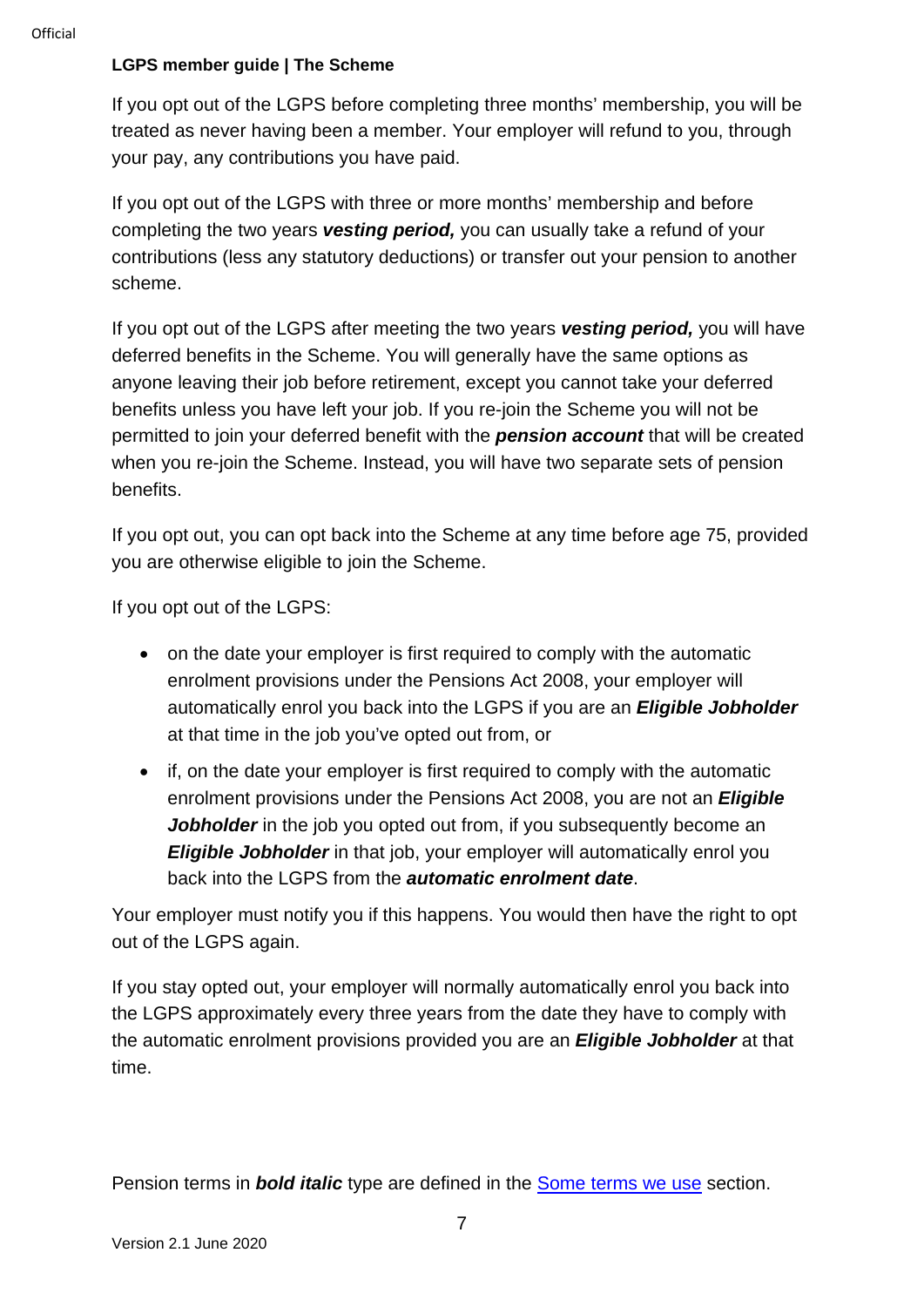Your employer can choose not to automatically enrol you if:

- you had opted out of the LGPS less than 12 months before the date you would have been automatically enrolled in the job, or
- notice to terminate employment has been given before the end of the period of six weeks beginning with what would have been the date you were automatically enrolled in the job, or
- your employer has reasonable grounds to believe that, on what would have been the date they automatically enrolled you, you hold Primary Protection, Enhanced Protection, Fixed Protection, Fixed Protection 2014, Individual Protection 2014, Fixed Protection 2016 or Individual Protection 2016.

# <span id="page-7-0"></span>**What do I pay?**

Your contribution rate depends on how much you are paid but it's currently between 5.5% and 12.5% of your *pensionable pay*. If you elect for the 50/50 section of the Scheme you would pay half the rates listed below. The rate you pay depends on which pay band you fall into. When you join, and every April afterwards, your employer will decide your contribution rate. If your pay changes throughout the year, your employer may decide to review your contribution rate. Here are the pay bands and the rates that apply from April 2021.

| If your actual pensionable pay is: | You pay a contribution<br>rate of: |
|------------------------------------|------------------------------------|
| Up to £14,600                      | 5.50%                              |
| £14,601 to £22,900                 | 5.80%                              |
| £22,901 to £37,200                 | 6.50%                              |
| £37,201 to £47,100                 | 6.80%                              |
| £47,101 to £65,900                 | 8.50%                              |
| £65,901 to £93,400                 | 9.90%                              |
| £93,401 to £110,000                | 10.50%                             |
| £110,001 to £165,000               | 11.40%                             |
| £165,001 or more                   | 12.50%                             |

#### **Table 1: Contribution bands for 2021/22**

The contribution rates and pay bands in the table above will be reviewed periodically and may change in the future.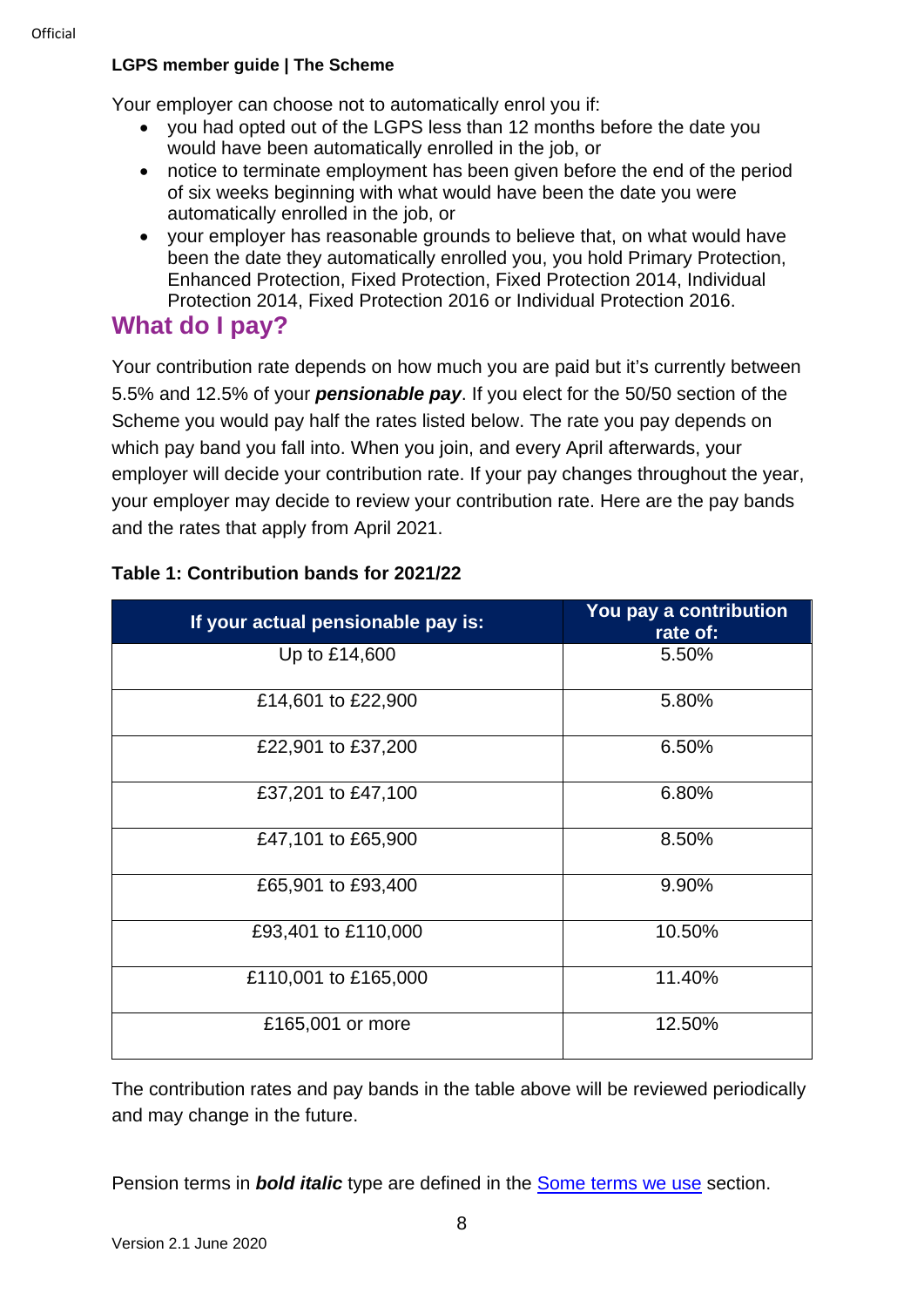### <span id="page-8-0"></span>**Do I get tax relief?**

As a member of the LGPS, if you earn enough to pay tax, your contributions will attract tax relief when they are deducted from your *pensionable pay*. There are restrictions on the amount of tax relief available on pension contributions. If the value of your pension savings increases in any one year by more than the standard annual allowance of £40,000 (2020/21) you may have to pay a tax charge. Most people will not be affected by the annual allowance.

### <span id="page-8-1"></span>**Contributions**

#### **Does my employer contribute?**

Your employer currently pays the balance of the cost of providing your benefits in the LGPS. Every three years an independent review is undertaken to calculate how much your employer should contribute to the Scheme.

#### **Is there flexibility to pay less in contributions?**

Yes, there is an option known as 50/50. In the 50/50 section you pay half the normal contributions and build up half the normal pension during the time the reduced contributions are being paid. See the section on **[Flexibility to pay less](#page-10-1)**.

#### **Can I pay extra to increase my benefits?**

You can increase your benefits by paying extra contributions, known as Additional Pension Contributions (APCs), to buy extra LGPS pension, or by making payments to the Scheme's *Additional Voluntary Contributions (AVC)* arrangement. See the section on**[Flexibility to pay more](#page-11-0)**.

# <span id="page-8-2"></span>**Re-joining the LGPS**

If you re-join the LGPS and you have deferred benefits in an LGPS fund in England or Wales, your deferred benefits will generally be automatically joined with your new active *pension account*. You will have 12 months from re-joining the scheme to make your decision. Your employer may allow you longer to decide.

Different rules apply if you have deferred benefits in an LGPS fund in England or Wales because you opted out of the Scheme on or after 11 April 2015. You cannot join those benefits with your new active *pension account*. They will remain as a separate deferred benefit.

If you re-join the LGPS in England or Wales and have a deferred refund this **must** be joined with your new active *pension account*.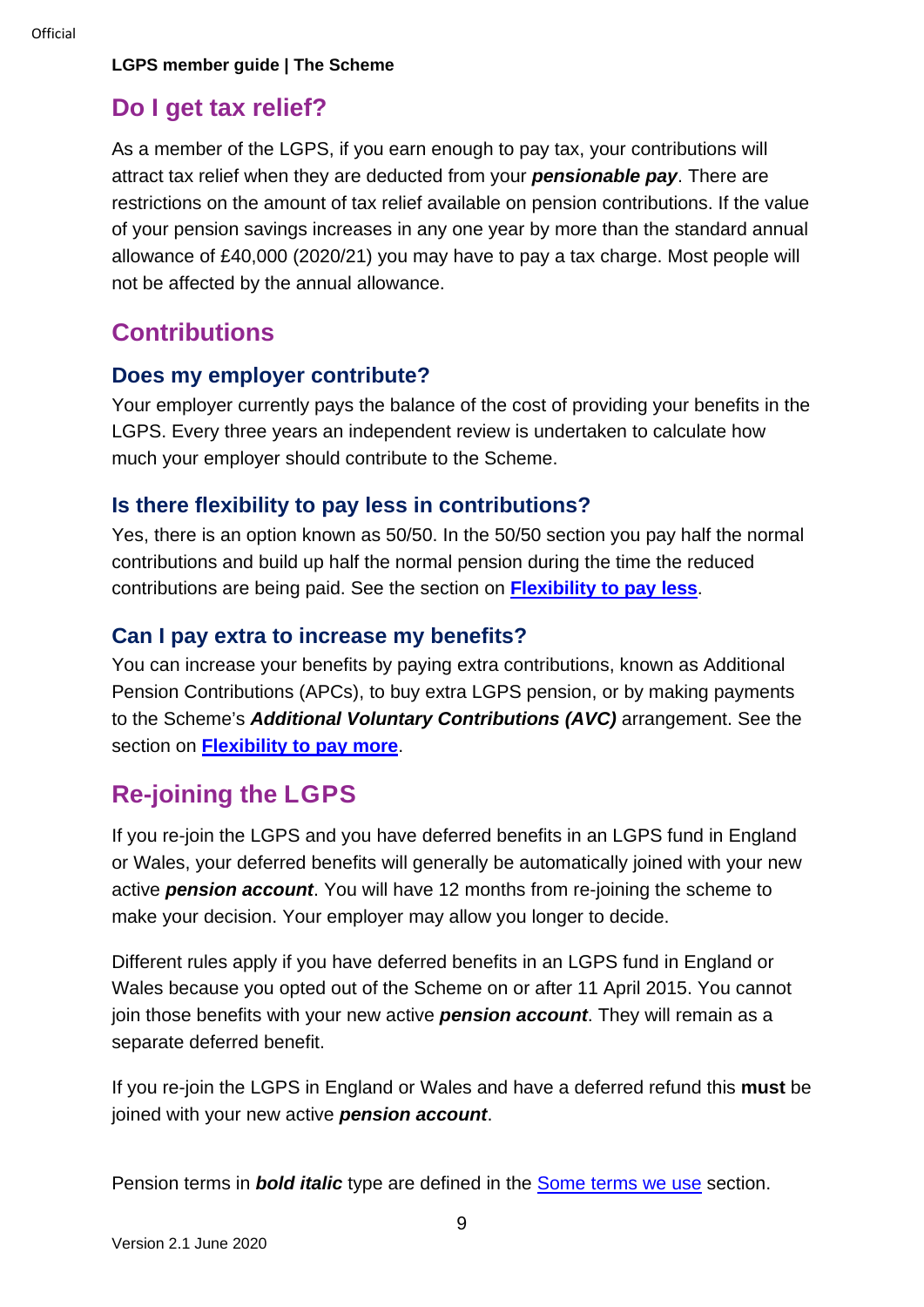### <span id="page-9-0"></span>**What about any non-LGPS pension rights I have?**

If you have paid into another non-LGPS pension arrangement or to the LGPS in Scotland or Northern Ireland, you may be able to transfer your previous pension rights into the LGPS. You only have 12 months from joining the LGPS to opt to transfer your previous pension rights, unless your employer and LGPS administering authority allow you longer. You cannot transfer a pension that is already being paid to you.

## <span id="page-9-1"></span>**What if I'm already receiving an LGPS pension?**

If you are already receiving a pension from the Scheme, some or all of which you built up before 1 April 2014, and you are re-employed in local government or by an employer who offers membership of the LGPS, your pension may be affected. You must tell the LGPS administering authority that pays your pension about your new employment, regardless of whether you join the Scheme in your new position or not. They will let you know whether your pension in payment is affected in any way.

If you are receiving a pension from the Scheme, all of which you built up after 31 March 2014, and you are re-employed in local government or by an employer who offers membership of the LGPS, you do not need to inform the LGPS administering authority that pays your pension. There is no effect on your pension in payment. The only exception to this is if you are in receipt of a LGPS ill health pension of the type that is stopped if you are in any gainful employment. If this is the case, **you must inform the employer who awarded you that pension.** They will let you know whether your pension in payment should be stopped.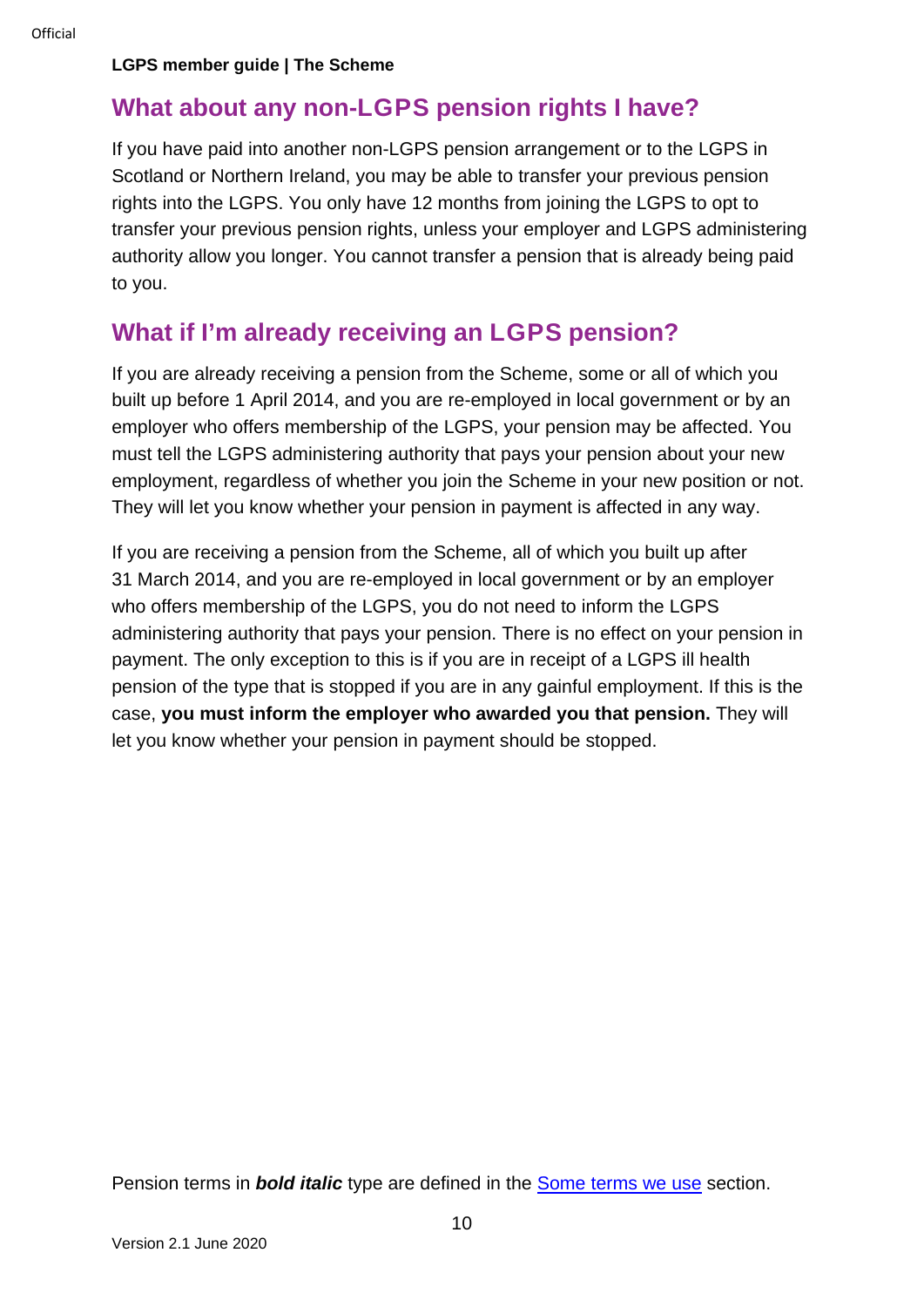# <span id="page-10-0"></span>**Contribution Flexibility**

<span id="page-10-2"></span>You can find out more about the scheme in the LGPS member videos: Pensions [Made Simple.](https://www.lgpsmember.org/more/Videos.php) 'Looking after your pension' introduces ways that you can pay reduced or extra contributions.

# <span id="page-10-1"></span>**Flexibility to pay less**

When you join the Scheme, you will be placed in the main section of the Scheme. However, once you are a member of the Scheme you will be able to elect in writing, at any time, to move to the 50/50 section if you wish.

In the 50/50 section you pay half your normal contributions. This flexibility may be useful during times of financial hardship as it allows you to remain in the Scheme, building up valuable pension benefits, instead of opting out of the Scheme.

A 50/50 option form is available from your employer. If you have more than one job in which you contribute to the Scheme, you would need to specify in which of the jobs you wish to move to the 50/50 section.

If you elect for 50/50, you would be moved to that section from the next available pay period. You would then start paying half your normal contributions and build up half your normal pension during the time you are in that section. When you make an election for the 50/50 section, your employer must provide you with information on the effect this will have on your benefits in the Scheme.

If you were to die in service whilst in the 50/50 section of the Scheme, the lump sum death grant and any survivor pensions would be worked out as if you were in the main section of the Scheme. If you are awarded an ill health pension which includes an amount of enhanced pension, the amount of enhanced pension added to your *pension account* is worked out as if you were in the main section of the Scheme.

The 50/50 section is designed to be a short-term option for when times are tough financially. Because of this, your employer must re-enrol you back into the main section of the Scheme approximately three years from the date they first have to comply with the automatic enrolment provisions of the Pensions Act 2008 (and approximately every three years after that). If you wished to continue in the 50/50 section at that point you would need to make another election to remain in the 50/50 section.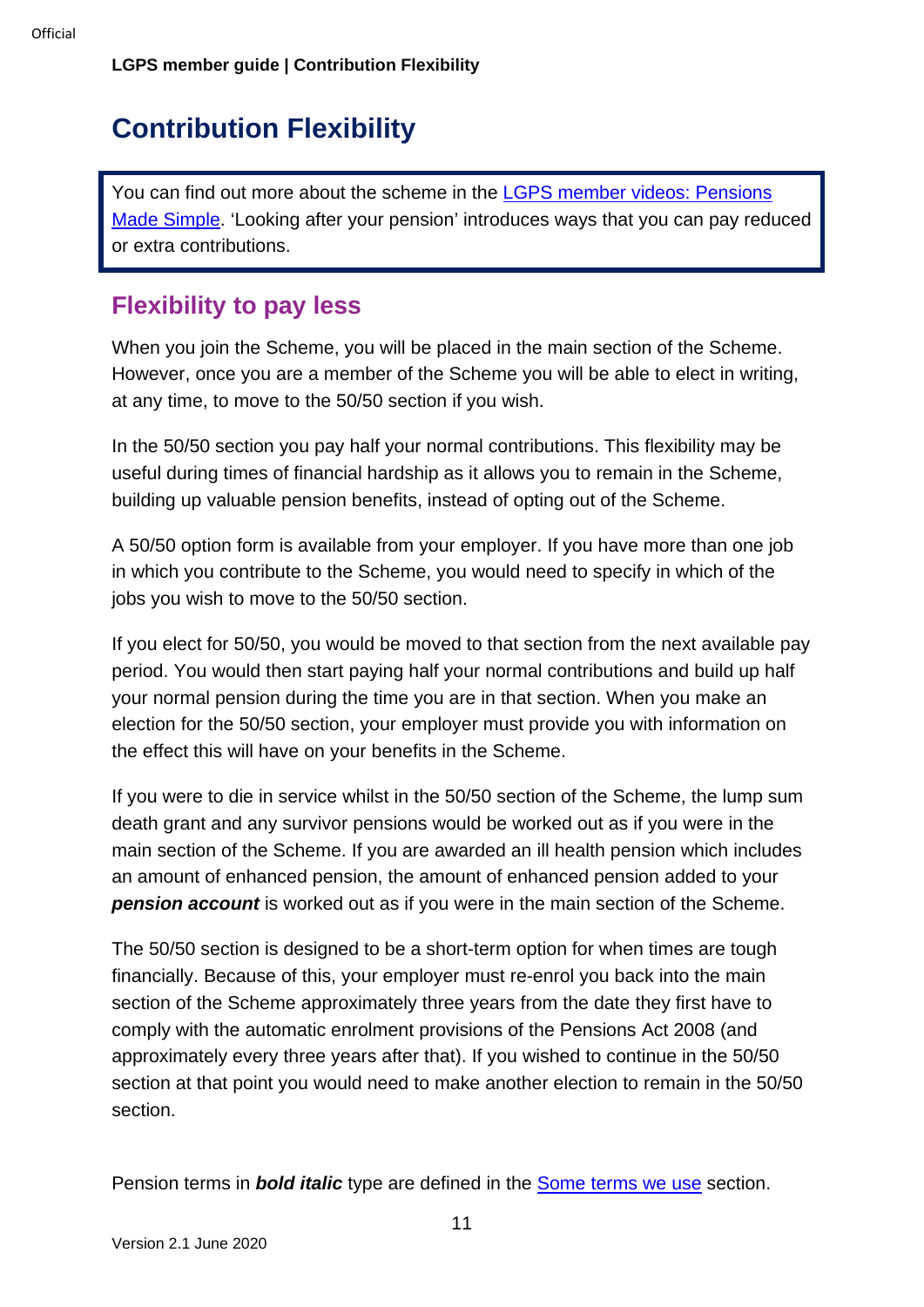#### **LGPS member guide | Contribution Flexibility**

There is no limit to the number of times you can elect to move between the main and the 50/50 sections.

## <span id="page-11-0"></span>**Flexibility to pay more**

There are several ways you can provide extra benefits, on top of the benefits you are already looking forward to as a member of the LGPS.

You can improve your retirement benefits by paying:

- Additional Pension Contributions (APCs) to buy extra LGPS pension
- *Additional Voluntary Contributions (AVCs)* arranged through the LGPS (in-house AVCs),
- Free Standing Additional Voluntary Contributions (FSAVCs) to a scheme of your choice,
- contributions to a stakeholder or personal pension plan.

Your LGPS administering authority can give you more information on the first two of these options. Contact details are at the end of this guide. You may wish to take independent financial advice before you decide to pay extra.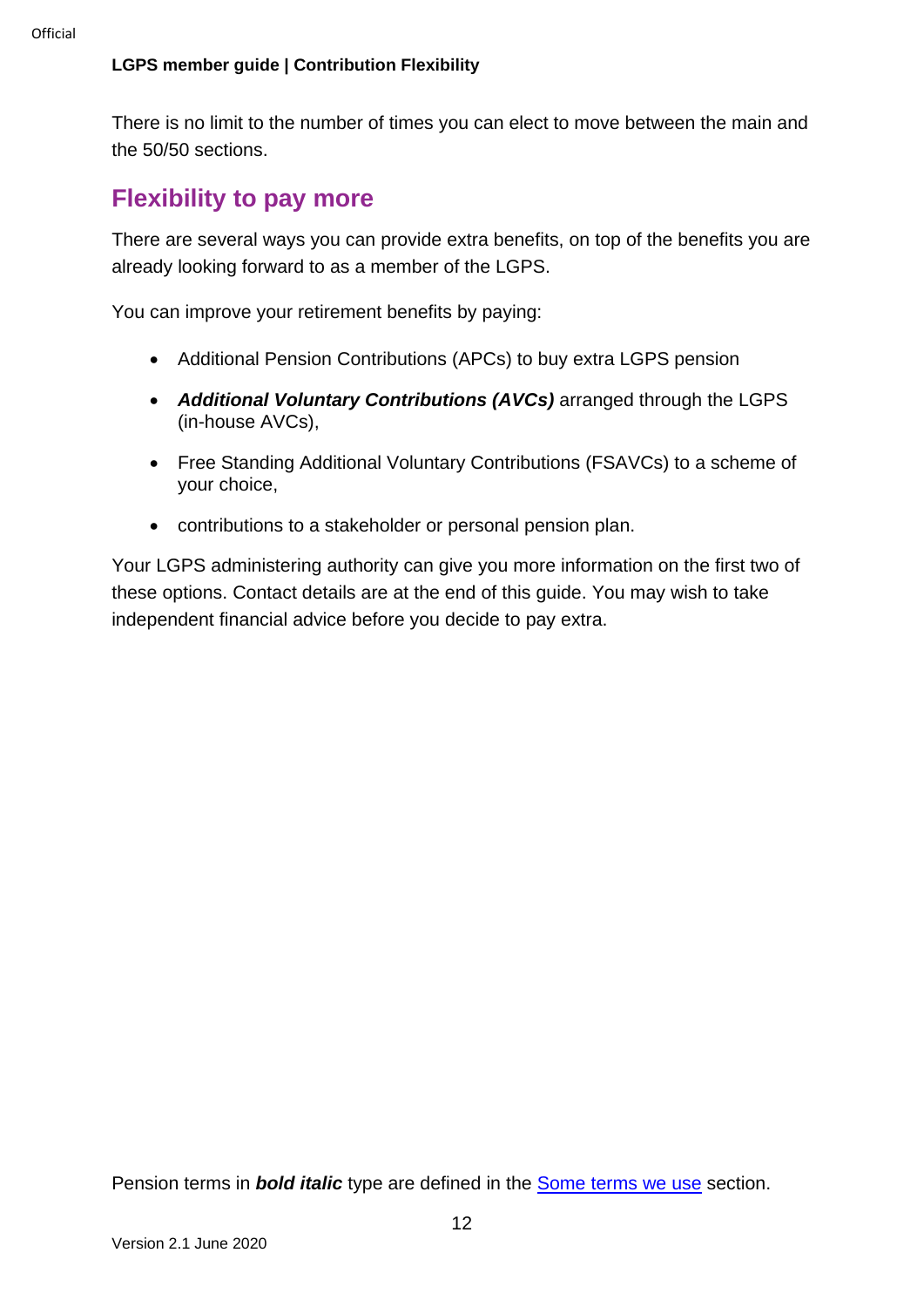# <span id="page-12-0"></span>**Your Pension**

Your LGPS benefits are made up of:

- an annual pension that, after leaving, increases every year in line with the cost of living for the rest of your life, and
- the option to exchange part of your pension for a tax-free lump sum paid when you take your pension benefits.

## <span id="page-12-1"></span>**How is my pension worked out?**

### **Benefits built up from 1 April 2014**

Every year, you will build up a pension at a rate of 1/49th of the amount of *pensionable pay* (and *assumed pensionable pay*) you received in that *Scheme year* if you are in the main section of the Scheme. You will build up a pension at half this rate if you are in the 50/50 section of the Scheme.

The amount of pension built up during the *Scheme year* is added to your *pension account* and revalued at the end of each *Scheme year,* so your pension keeps up with the cost of living.

### **What pay is used to work out my pension from 1 April 2014?**

The amount of pension added into your *pension account* at the end of the *Scheme year* is worked out using your *pensionable pay* which is the amount of pay on which you pay your normal pension contributions.

If during the *Scheme year* you had been:

- on leave on reduced contractual pay or no pay due to sickness or injury,
- on *relevant child related leave* or
- *reserve forces service leave*

then, for the period of that leave, your pension is based on your *assumed pensionable pay*.

#### **How is my pension worked out – an example**

Let's look at the build-up in a member's *pension account* for seven years in the Scheme. Let's assume that:

• the member joined the Scheme on 1 April 2014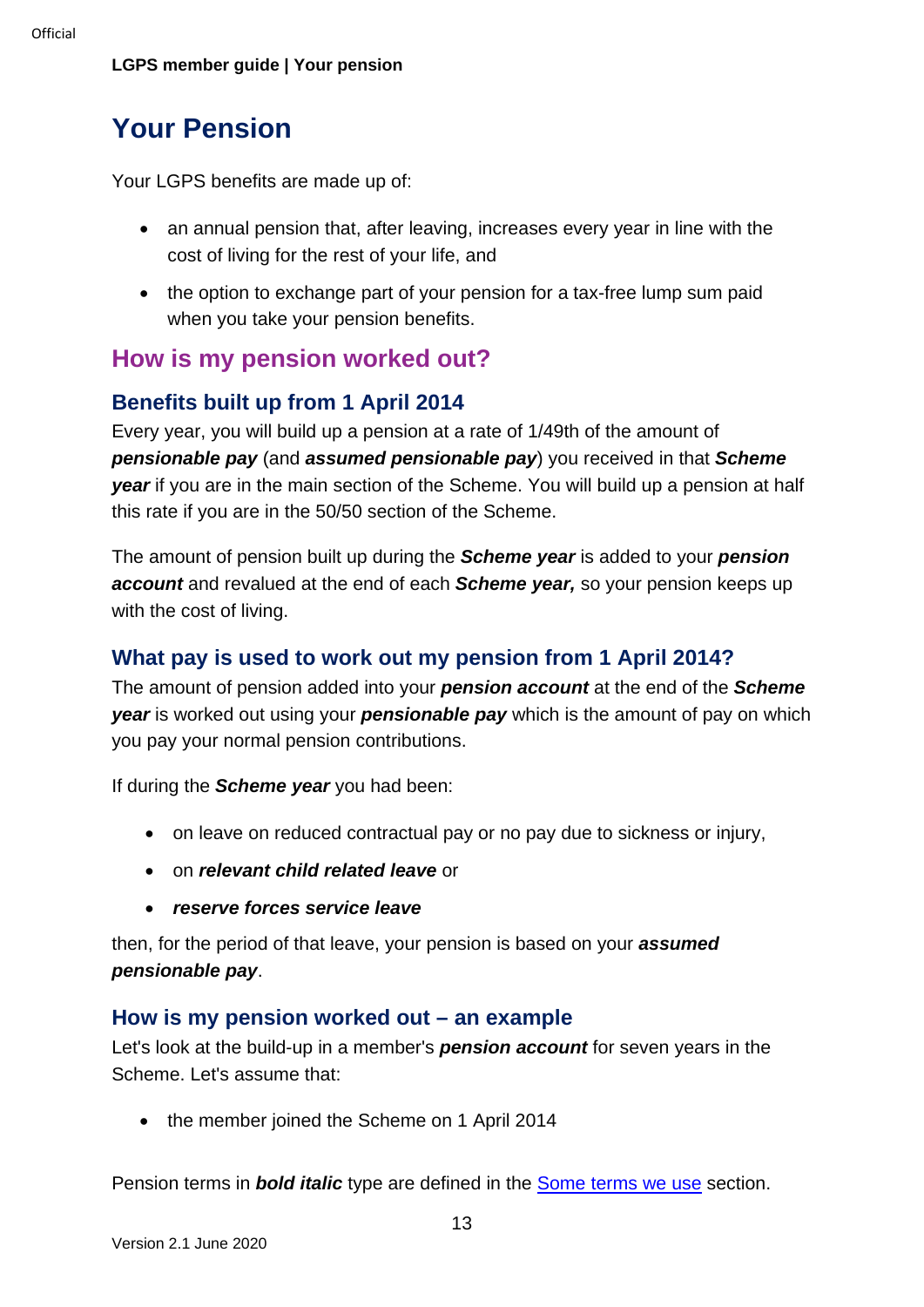#### **LGPS member guide | Your pension**

- their *pensionable pay* was £24,500 in 2014/15
- their *pensionable pay* increases by 1% each year
- The cost of living (revaluation adjustment) for the end of the Scheme years ending 31 March 2015, 2016, 2017, 2018, 2019 and 2020 is 1.2%, -0.1%, 1%, 3%, 2.4% and 1.7% respectively
- the cost of living (revaluation adjustment) for the following year is 2%.

| <b>Scheme</b><br>Year     | <b>Opening</b><br><b>Balance</b> | <b>Pension Build</b><br>up in Scheme<br>Year<br>Pay / Build up<br>$rate = Pension$ | <b>Total</b><br><b>Account</b><br>31 March | <b>Cost of Living</b><br><b>Revaluation</b><br><b>Adjustment</b> | <b>Updated</b><br><b>Total</b><br><b>Account</b> |
|---------------------------|----------------------------------|------------------------------------------------------------------------------------|--------------------------------------------|------------------------------------------------------------------|--------------------------------------------------|
| 1<br>2014/15              | £0.00                            | £24,500 $\div$ 49<br>$=$ £500                                                      | £500                                       | $1.2\% = £6$                                                     | $£500 + £6 =$<br>£506                            |
| $\overline{2}$<br>2015/16 | £506                             | £24,745 $\div$ 49<br>$= £505$                                                      | £1,011.00                                  | $-0.1\% = -0.101$                                                | £1,011.00 +<br>$-E1.01 =$<br>£1,009.99           |
| 3<br>2016/17              | £1,009.99                        | £24,992.45 $\div$ 49<br>$= £510.05$                                                | £1,520.04                                  | $1\% = £15.20$                                                   | £1,520.04 +<br>£15.20 $=$<br>£1,535.24           |
| 4<br>2017/18              | £1,535.24                        | £25,242.37 $\div$ 49<br>$= £515.15$                                                | £2,050.39                                  | $3\% = £61.51$                                                   | £2,050.39 +<br>£61.51 $=$<br>£2,111.90           |
| 5<br>2018/19              | £2,111.90                        | £25,494.79 $\div$ 49<br>$= £520.30$                                                | £2,632.20                                  | $2.4\% = \text{\pounds}63.17$                                    | £2,632.20 +<br>£63.17 $=$<br>£2,695.37           |
| 6<br>2019/20              | £2,695.37                        | £25,749.74 $\div$ 49<br>$= £525.50$                                                | £3,220.87                                  | $1.7\% = £54.75$                                                 | £3,220.87 +<br>£54.75 $=$<br>£3,275.62           |
| $\overline{7}$<br>2020/21 | £3,275.62                        | £26,007.24 $\div$ 49<br>$= £530.76$                                                | £3,806.38                                  | $2.0\% = £76.13$                                                 | £3,806.38 +<br>£76.13 =<br>£3,882.51             |

#### **Table 2: Example of pension build-up**

### **Benefits built up before 1 April 2014**

On 1 April 2014, the LGPS changed from a final salary scheme to a career average scheme. If you joined the LGPS before 1 April 2014, you have built up benefits in the final salary scheme. These benefits are calculated differently, using your membership up to 31 March 2014 and your final year's pay.

**For membership built up to 31 March 2008**, you receive a pension of 1/80th of your *final pay* plus an automatic tax-free lump sum of three times your pension.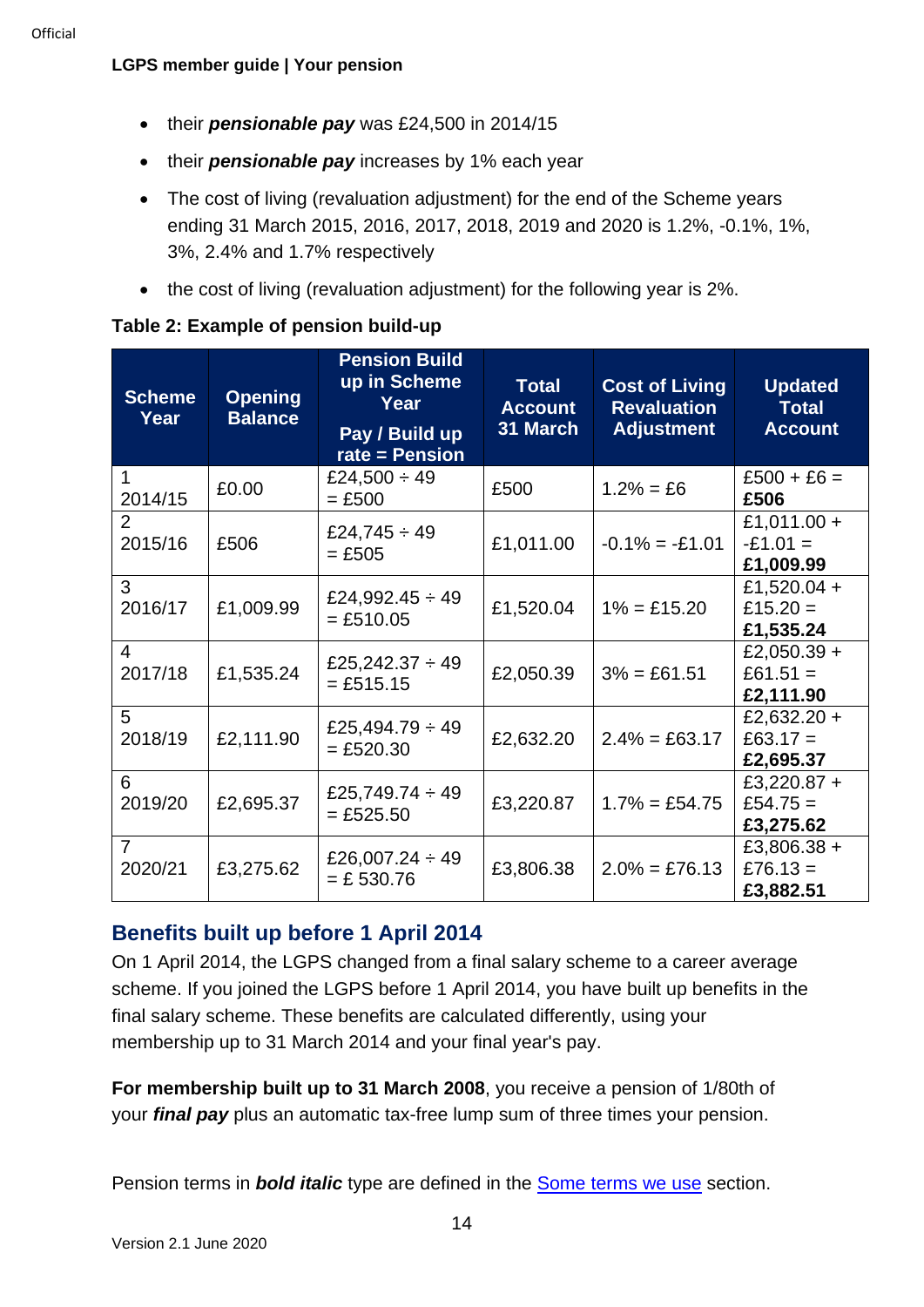#### **LGPS member guide | Your pension**

**For membership built up from 1 April 2008 to 31 March 2014**, you receive a pension of 1/60th of your *final pay*. There is no automatic lump sum for membership built up after March 2008, but you do have the option to exchange some of your pension for a tax-free lump sum.

If you were paying into the LGPS on 31 March 2012 and were within 10 years of age 65 at 1 April 2012, you may qualify for an additional protection called **the underpin.**  If you are covered by the underpin, you will get a pension at least equal to that which you would have received if the Scheme had not changed on 1 April 2014.

The underpin can also apply if:

- you were an active member of another public service pension scheme on 31 March 2012,
- you were within 10 years of age 65 on 1 April 2012, and
- you subsequently join the LGPS and transfer your pension benefits from the other public service pension scheme into the LGPS.

If you are covered by the underpin, a calculation will be performed when you stop contributing to the Scheme, or at your protected *Normal Pension Age* if earlier. The purpose of the calculation is to check that the pension you have built up is at least equal to the pension you would have received if the Scheme had not changed on 1 April 2014. If it isn't, the difference will be added into your *pension account* when your pension is paid to you.

The underpin calculation is slightly different if you have been in the 50/50 section of the Scheme at any time. The pension you would have built up in the main section of the Scheme is compared with the pension you would have received if the Scheme had not changed on 1 April 2014.

More information on the underpin is available from the **[national website for LGPS](http://www.lgpsmember.org/more/underpin.php)  [members](http://www.lgpsmember.org/more/underpin.php)**.

# <span id="page-14-0"></span>**Can I exchange part of my pension for a lump sum?**

You can exchange part of your pension for a one-off tax-free cash payment. You will receive £12 lump sum for each £1 of annual pension given up. You can take up to 25% of the capital value of your pension benefits as a lump sum. The total lump sum must not exceed £268,275 (2020/21 figure). If you have previously taken payment of (crystallised) pension benefits, you can take 25% of your remaining lifetime allowance as a lump sum. Details of the maximum tax-free cash payment you can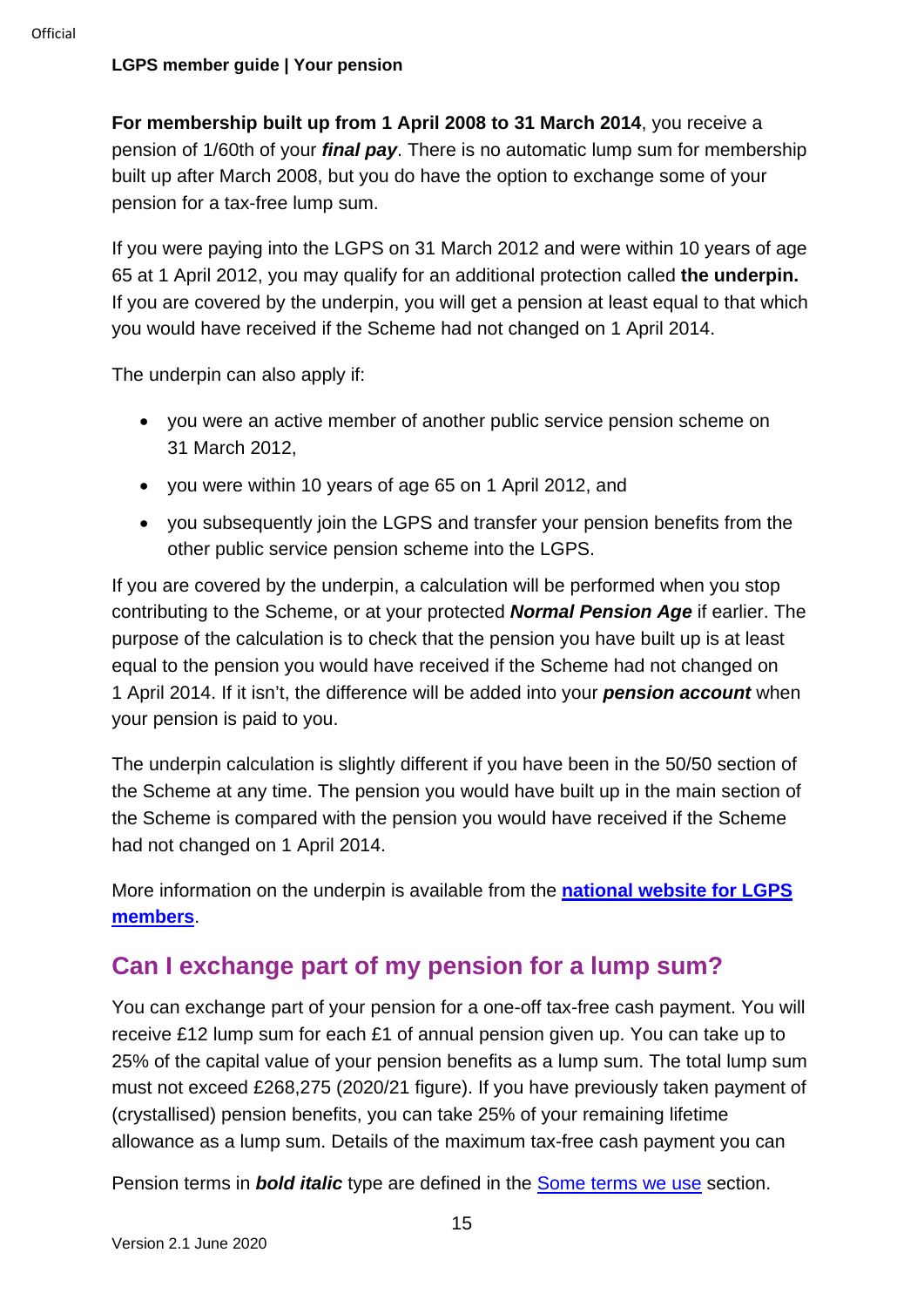#### **LGPS member guide | Your pension**

take will be given to you shortly before your retirement. It is at that time you need to make a decision.

# <span id="page-15-0"></span>**Taking AVCs as cash**

If you pay *Additional Voluntary Contributions (AVCs)* in the LGPS, you may be able to take your AVC fund as a tax-free lump sum. This option will be open to you if:

- you take your AVC at the same time as your main LGPS benefits
- your AVC plus your LGPS lump sum is less than 25% of the overall value of your LGPS benefits (including your AVC fund) and
- the total lump sum doesn't exceed £268,275<sup>[1](#page-15-1)</sup> (2020/21 figure).

Details of this option will be given to you shortly before your retirement.

<span id="page-15-1"></span><sup>1</sup>Or if you have previously taken payment of (crystallised) pension benefits the total lump sum must not exceed 25% of your remaining lifetime allowance

Pension terms in *bold italic* type are defined in the [Some terms we use](#page-30-0) section.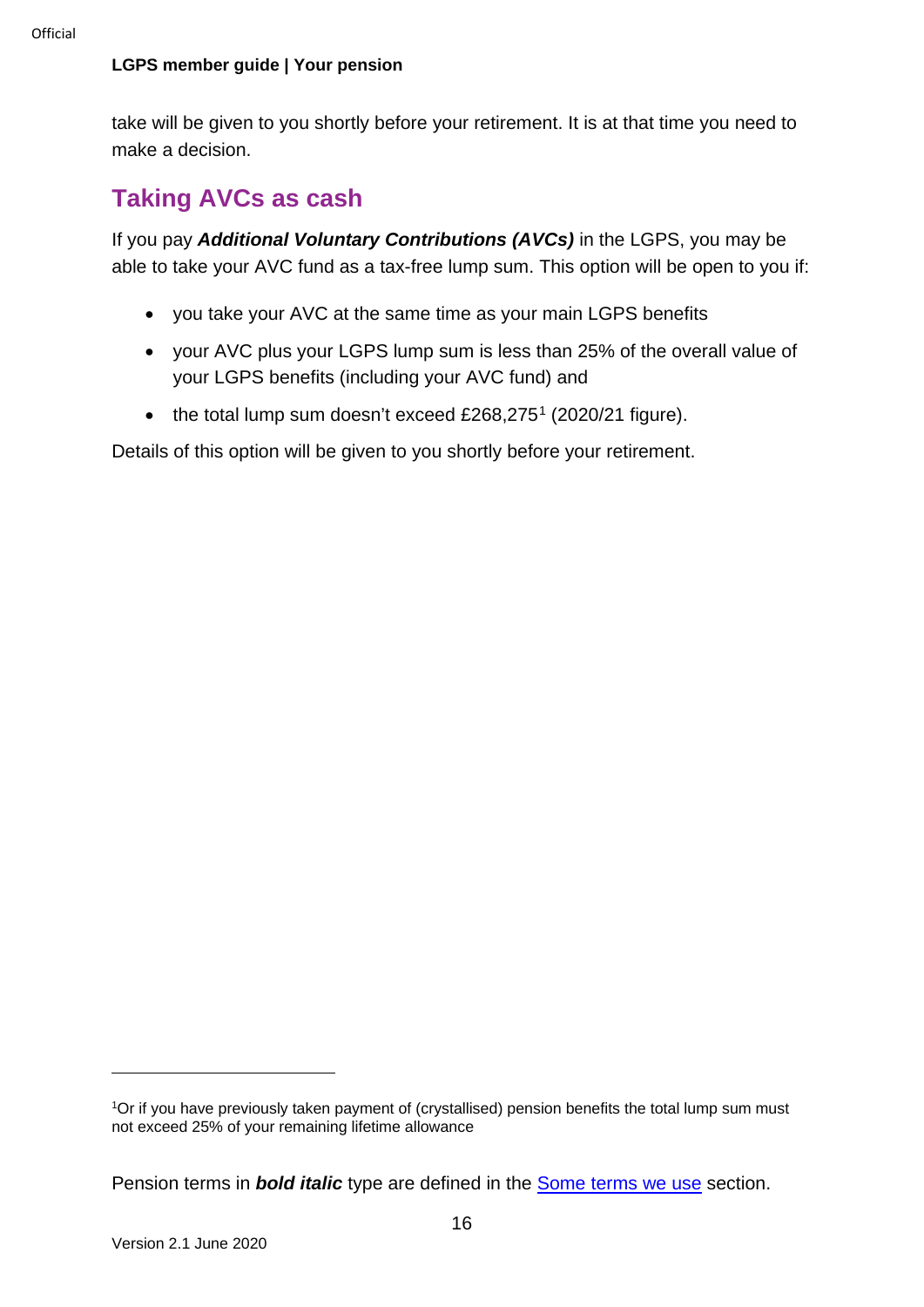# <span id="page-16-0"></span>**Retirement**

You can find out more about the scheme in the LGPS member videos: Pensions [Made Simple.](https://www.lgpsmember.org/more/Videos.php) 'Life after work' covers your options when you take your pension.

# <span id="page-16-1"></span>**When can I retire and take my LGPS pension?**

You can choose to retire and take your pension from the LGPS at any time from age 55 to 75, provided you have met the two years *vesting period* in the Scheme.

The *Normal Pension Age* in the LGPS is linked to your *State Pension Age,* but with a minimum of age 65. If the *State Pension Age* changes in the future, then this change will also apply to your *Normal Pension Age* for benefits built up after 31 March 2014.

If you voluntarily retire before, on or after your *Normal Pension Age* you can defer taking your benefits, but you must take them before age 75. If you take your pension after your *Normal Pension Age*, your benefits will be paid at an increased rate to reflect late payment.

If you built up membership in the LGPS before 1 April 2014 then you will have membership in the final salary scheme. These benefits have a different *Normal Pension Age*, which for most people is age 65.

You may have to retire at your employer's instigation, perhaps because of redundancy, business efficiency or permanent ill health. Provided you have met the two years *vesting* period, in these circumstances your LGPS benefits will provide you with an immediate retirement pension.

# <span id="page-16-2"></span>**Will my pension be reduced if I retire early?**

If you choose to retire before your *Normal Pension Age* your benefits will normally be reduced because they will be paid for longer. Your benefits are calculated as set out in the**[How is my pension worked out?](#page-12-1)** section and are then reduced. How much your benefits are reduced by depends on how early you take them.

**If you were a member of the LGPS at any time between 1 April 1998 and 30 September 2006**, some or all your benefits paid early could be protected from the reduction if you have rule of 85 protection.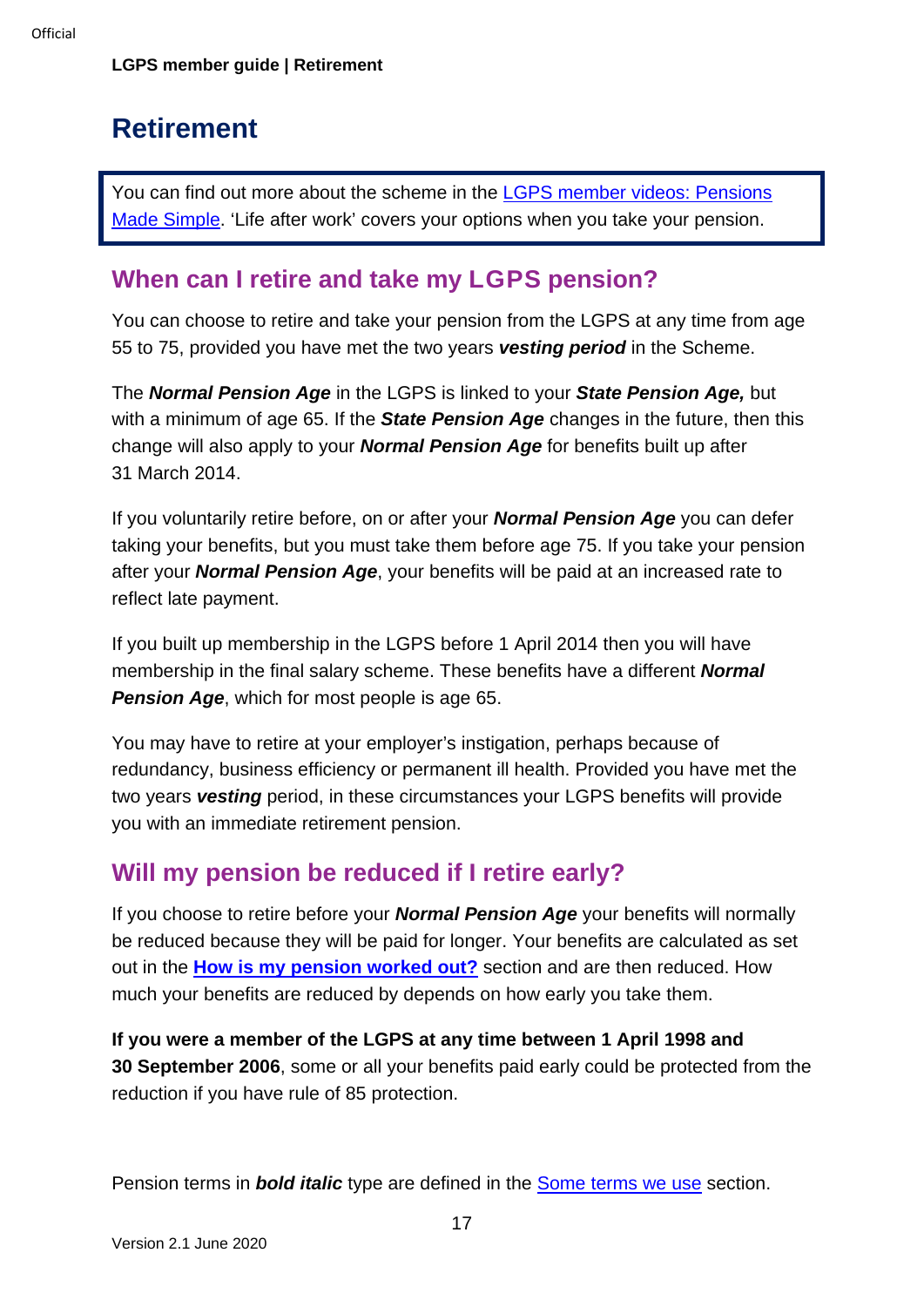# <span id="page-17-0"></span>**What if I lose my job through redundancy or business efficiency?**

If you are aged 55 or over you will be entitled to the immediate unreduced payment of your LGPS benefits, provided you have met the two years *vesting period* in the Scheme. However, any additional pension paid for by Additional Pension Contributions (APCs) or by Shared Cost Additional Pension Contributions (SCAPCs) would be paid at a reduced rate if the retirement occurred before your *Normal*  **Pension Age.** If you have bought additional pension by Additional Regular Contributions (ARCs), that additional pension would be paid at a reduced rate if the retirement occurs before your pre-1 April 2014 *Normal Pension Age* which, for most, is age 65.

# <span id="page-17-1"></span>**What happens if I have to retire early due to ill health?**

If you have to leave work due to illness you may be able to receive immediate payment of your benefits.

To qualify for ill health benefits:

- you must have met the two years *vesting period* in the Scheme
- your employer, based on an opinion from an independent occupational health physician appointed by them, must be satisfied that:
	- you will be permanently unable to do your own job until your *Normal*  **Pension Age and**
	- vou are not immediately capable of undertaking gainful employment.

Ill health benefits can be paid at any age and are not reduced for early payment. In fact, your benefits could be increased to make up for your early retirement if you are unlikely to be capable of gainful employment within three years of leaving.

### <span id="page-17-2"></span>**Can I have a gradual move into retirement?**

This is known as flexible retirement. If your employer agrees, from age 55:

- if you reduce your hours or
- move to a less senior position and
- provided you have met the two years *vesting period* in the Scheme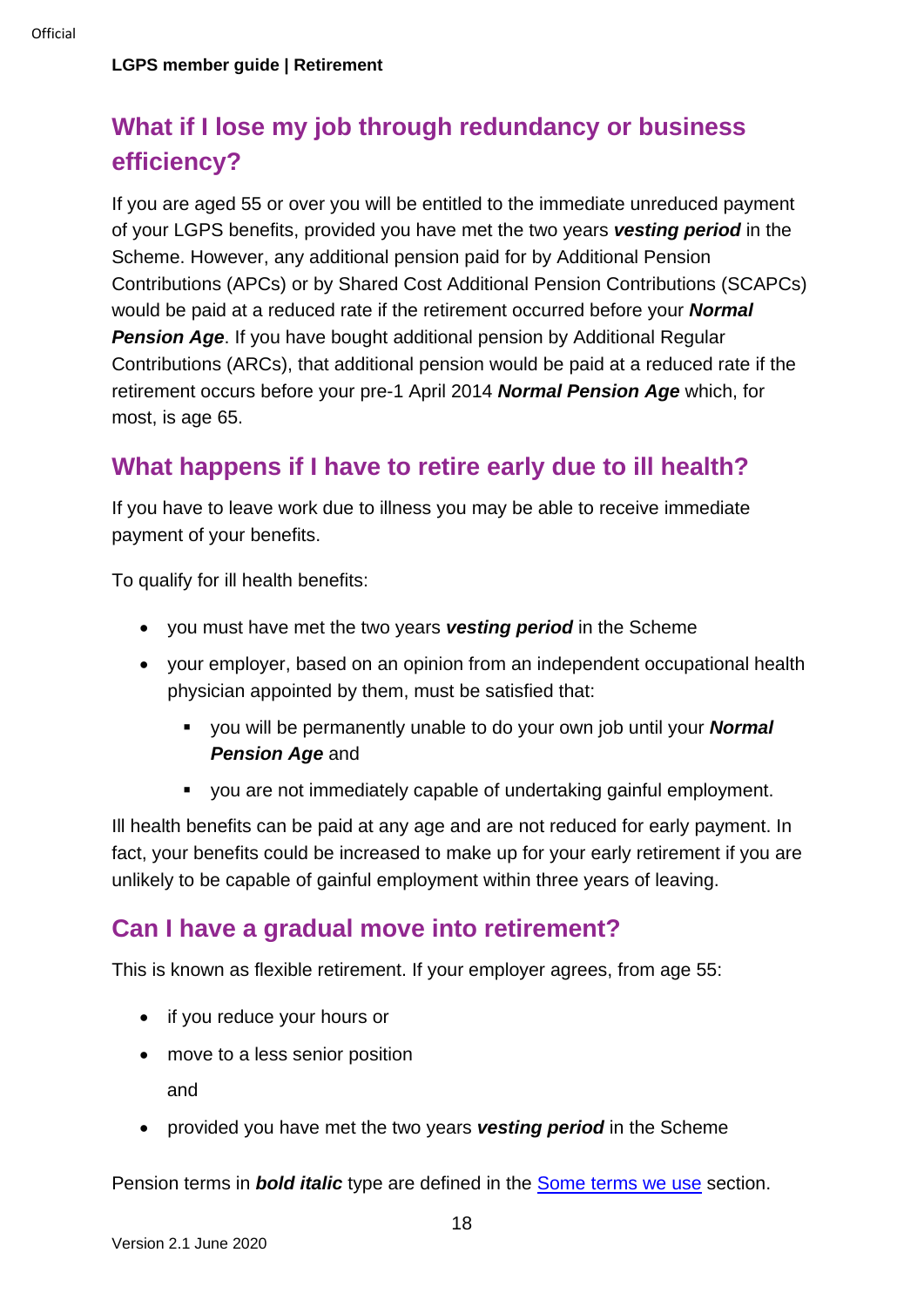#### **LGPS member guide | Retirement**

you can take some or all of the pension benefits you have built up, helping you ease into retirement.

If you take flexible retirement before your *Normal Pension Age* your benefits may be reduced because of early payment, unless your employer agrees to waive the all or part of the reduction. If your employer agrees to flexible retirement, you can still receive your pay from your job on the reduced hours or grade and continue paying into the LGPS, building up further benefits in the Scheme. Flexible retirement is at the discretion of your employer and they must set out their policy in a published statement*.*

## <span id="page-18-0"></span>**What if I carry on working after my Normal Pension Age?**

If you carry on working after your *Normal Pension Age* you will continue to pay into the LGPS, building up further benefits. When you eventually retire you will receive your pension unless you choose to delay taking it. Your pension must be paid to you by age 75. Your pension will be paid at an increased rate to reflect the fact that it will be paid for a shorter time.

### <span id="page-18-1"></span>**How does my pension keep its value?**

On retiring on or after age 55, your LGPS pension increases in line with the cost of living every year throughout your retirement. As the cost of living increases, so will your pension. If you retire on ill health grounds, your pension is increased each year regardless of your age.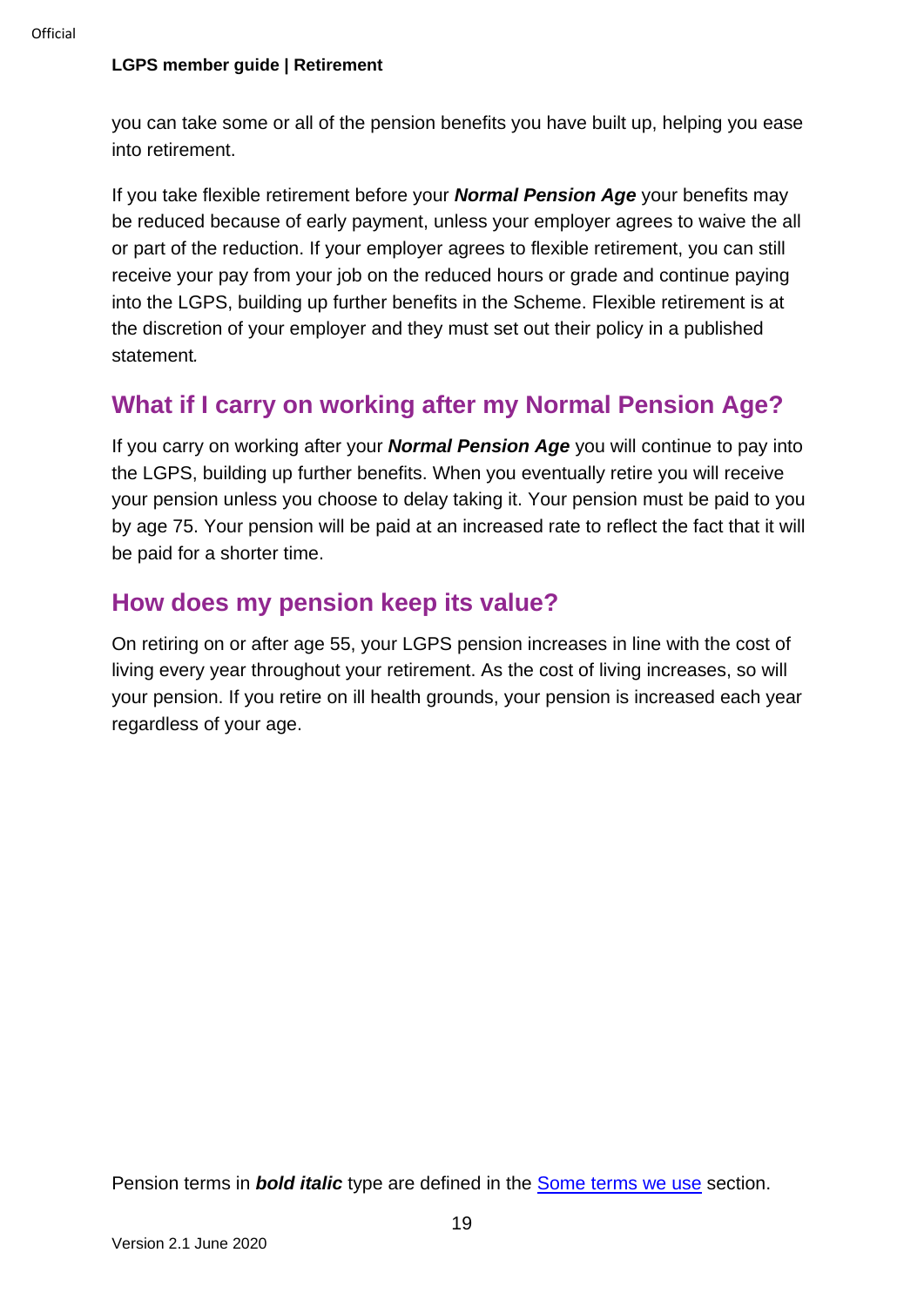# <span id="page-19-0"></span>**Protection for your family**

You can find out more about the scheme in the LGPS member videos: Pensions [Made Simple.](https://www.lgpsmember.org/more/Videos.php) 'Protection for you and your family' covers death benefits in the LGPS.

## <span id="page-19-1"></span>**What benefits will be paid if I die in service?**

If you die in service as a member of the LGPS the following benefits are payable:

- A lump sum death grant of three times your *assumed pensionable pay*
- Pensions for *eligible children*
- A spouse's, *civil partner's* or, subject to certain qualifying conditions, an *eligible cohabiting partner's* pension.

### **What will be paid to my spouse, civil partner or cohabiting partner?**

For each year of membership from 1 April 2014 to your date of death, the pension payable to a spouse, *civil partner* or *eligible cohabiting partner* is the total of:

- 1/160th of your *pensionable pay* (or *assumed pensionable pay*)
- 49/160ths of the amount of any pension credited to your pension account following a transfer of pension rights into the Scheme, and
- 1/160th of your *assumed pensionable pay* for each year of membership you would have built up from your date of death to your *Normal Pension Age*.

For final salary membership built up **before** 1 April 2014, the pension payable to a spouse or *civil partner* is equal to 1/160th of your *final pay* times your membership up to 31 March 2014. For an *eligible cohabiting partner,* the calculation is the same, but the pension is only based on:

- your membership after 5 April 1988 plus
- any of your membership before 6 April 1988 that you have paid additional contributions for, so that it counts towards an *eligible cohabiting partner's* pension.

<span id="page-19-2"></span>If you are in the 50/50 section of the Scheme when you die, this does not affect the value of any pension for your **spouse,** *civil partner***,** *eligible cohabiting partner* or *eligible children***.**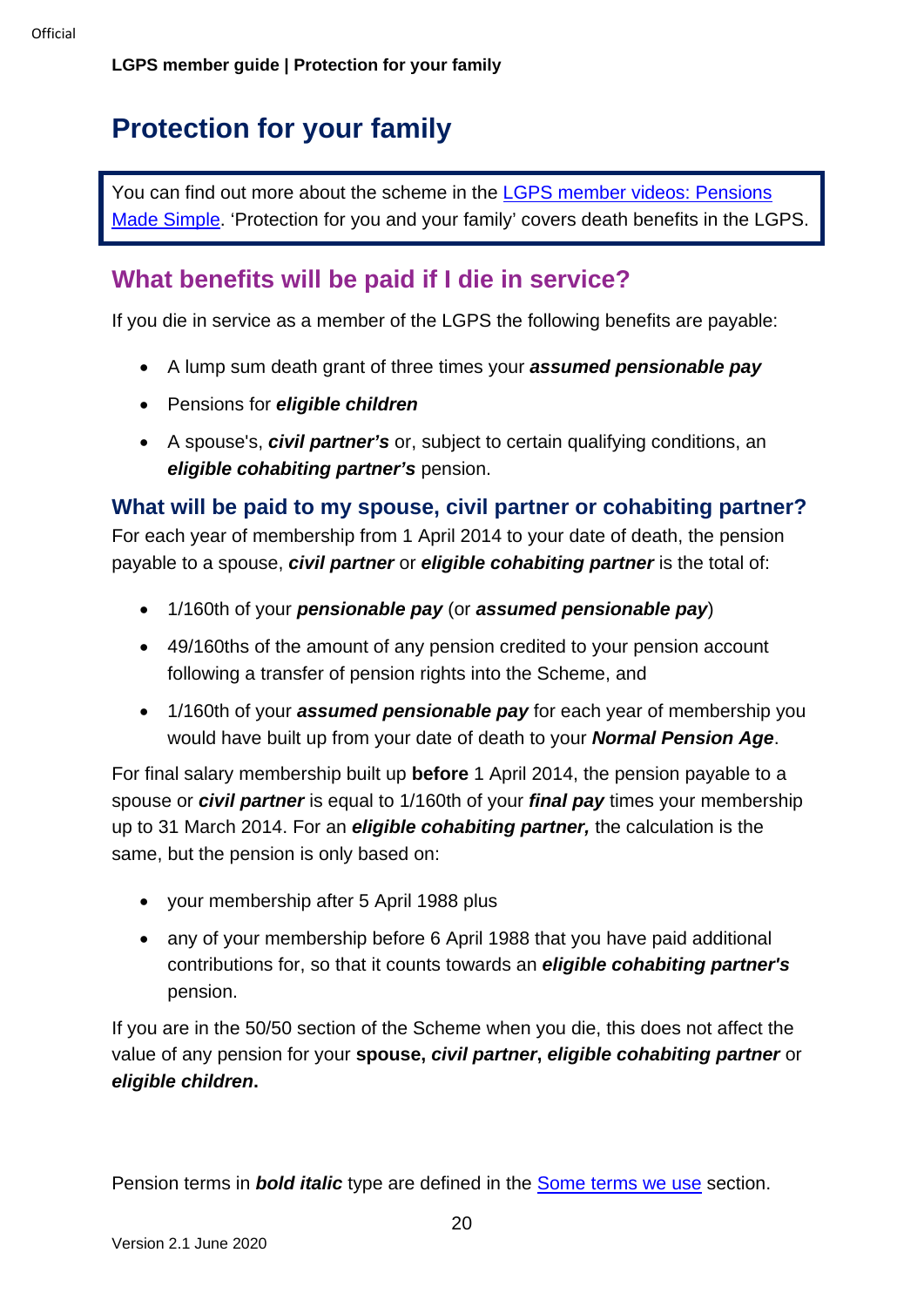# **What benefits will be paid if I die after retiring?**

**If you die after retiring on pension**, a spouse's, *civil partner's* or an *eligible cohabiting partner's* pension and pensions for *eligible children* are payable.

For each year of membership from 1 April 2014 to your date of death, the pension payable to a spouse, *civil partner* or *eligible cohabiting partner* is the total of:

- 1/160th of the *pensionable pay* (or *assumed pensionable pay*)
- 49/160ths of the amount of any pension credited to your *pension account* following a transfer of pension rights into the Scheme from another pension Scheme or arrangement.

For final salary membership built up **before** 1 April 2014 the pension payable to a spouse or *civil partner* is equal to 1/160th of your *final pay* times your membership in the Scheme up to 31 March 2014. If you marry or enter into a *civil partnership* after retiring, it could be less. For an *eligible cohabiting partner,* the calculation is the same, but the pension is only based:

- your membership after 5 April 1988 plus
- any of your membership before 6 April 1988 that you have paid additional contributions for, so that it counts towards an *eligible cohabiting partner's* pension.

### **Will a lump sum death grant be paid?**

A lump sum death grant will be paid if:

- you die after retiring on pension
- less than ten years pension has been paid and
- you are under age 75.

The amount payable would be ten times the level of your annual pension before giving up any pension for a tax-free cash lump sum, reduced by any pension already paid to you and the amount of any tax-free cash lump sum you chose to take when you retired. There is a slight modification to this calculation for any part of the pension you were receiving which relates to membership before 1 April 2014.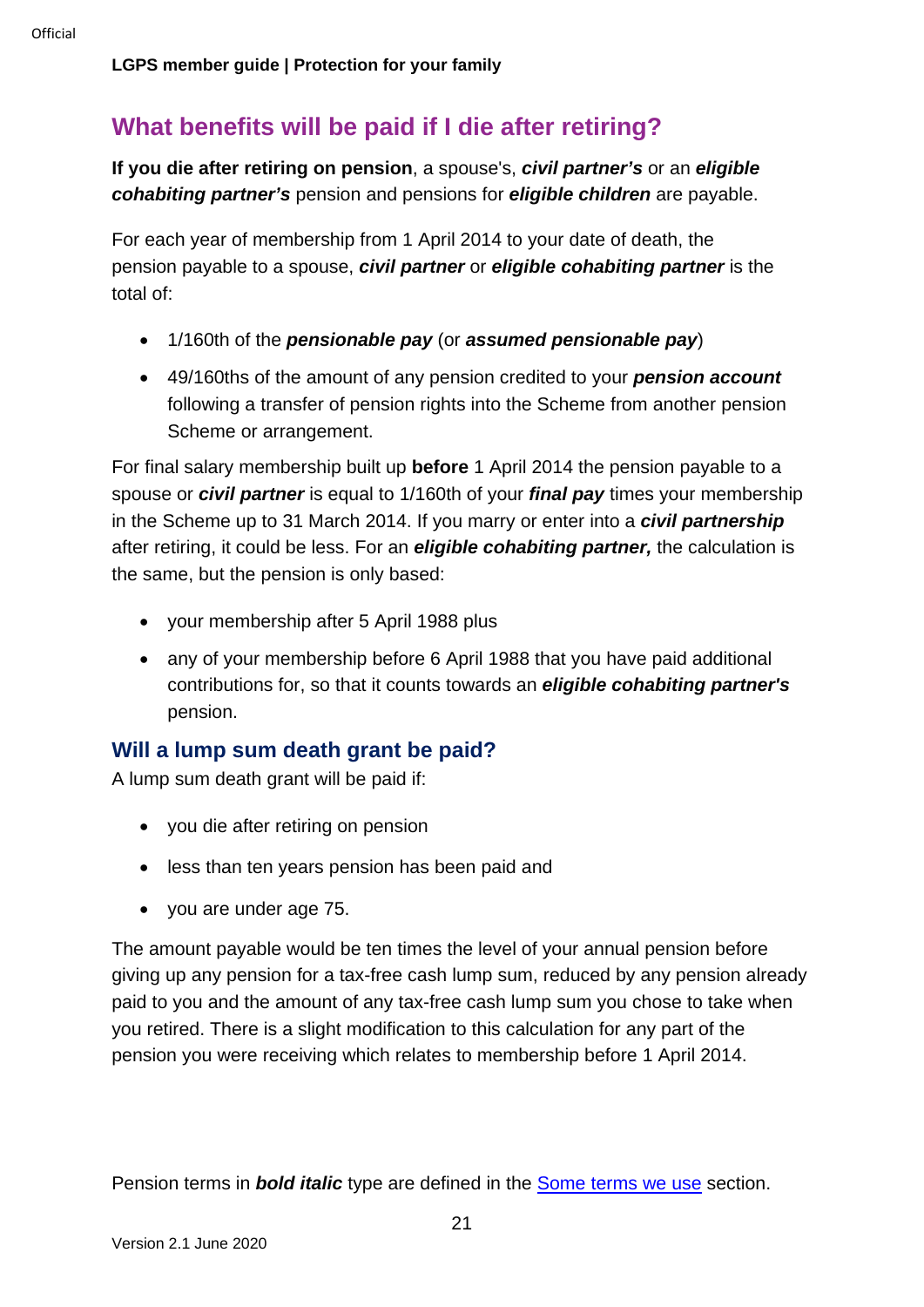#### **LGPS member guide | Protection for your family**

If you are receiving a pension and are also an active member of the Scheme, or have a separate deferred benefit when you die, this may impact on the death grant that is paid.

# <span id="page-21-0"></span>**Will my cohabiting partner be paid a survivor's pension?**

If you have a cohabiting partner, of either opposite or same sex, they will be entitled to receive a survivor's pension on your death if they meet certain criteria.

For an *eligible cohabiting partner's* survivor's pension to be payable, all the following conditions must have applied for a continuous period of at least two years on the date of your death:

- you and your cohabiting partner are, and have been, free to marry each other or enter into a *civil partnership* with each other, and
- you and your cohabiting partner have been living together as if you were a married couple, or *civil partners*, and
- neither you or your cohabiting partner have been living with someone else as if you/they were a married couple or *civil partners*, and
- either your cohabiting partner is, and has been, financially dependent on you or you are, and have been, financially interdependent on each other.

On your death, a survivor's pension would be paid to your cohabiting partner if:

- all the above criteria apply at the date of your death, and
- your cohabiting partner satisfies the LGPS administering authority that the above conditions had been met for a continuous period of at least two years immediately before your death.

### <span id="page-21-1"></span>**Who is the lump sum death grant paid to?**

The LGPS allows you to indicate who you would like any death grant to be paid to by completing and returning an expression of wish form. This form is available from the LGPS administering authority. The Scheme's administering authority, however, retains absolute discretion when deciding on who to pay any death grant to. You can find out how to contact your administering authority at the end of this guide.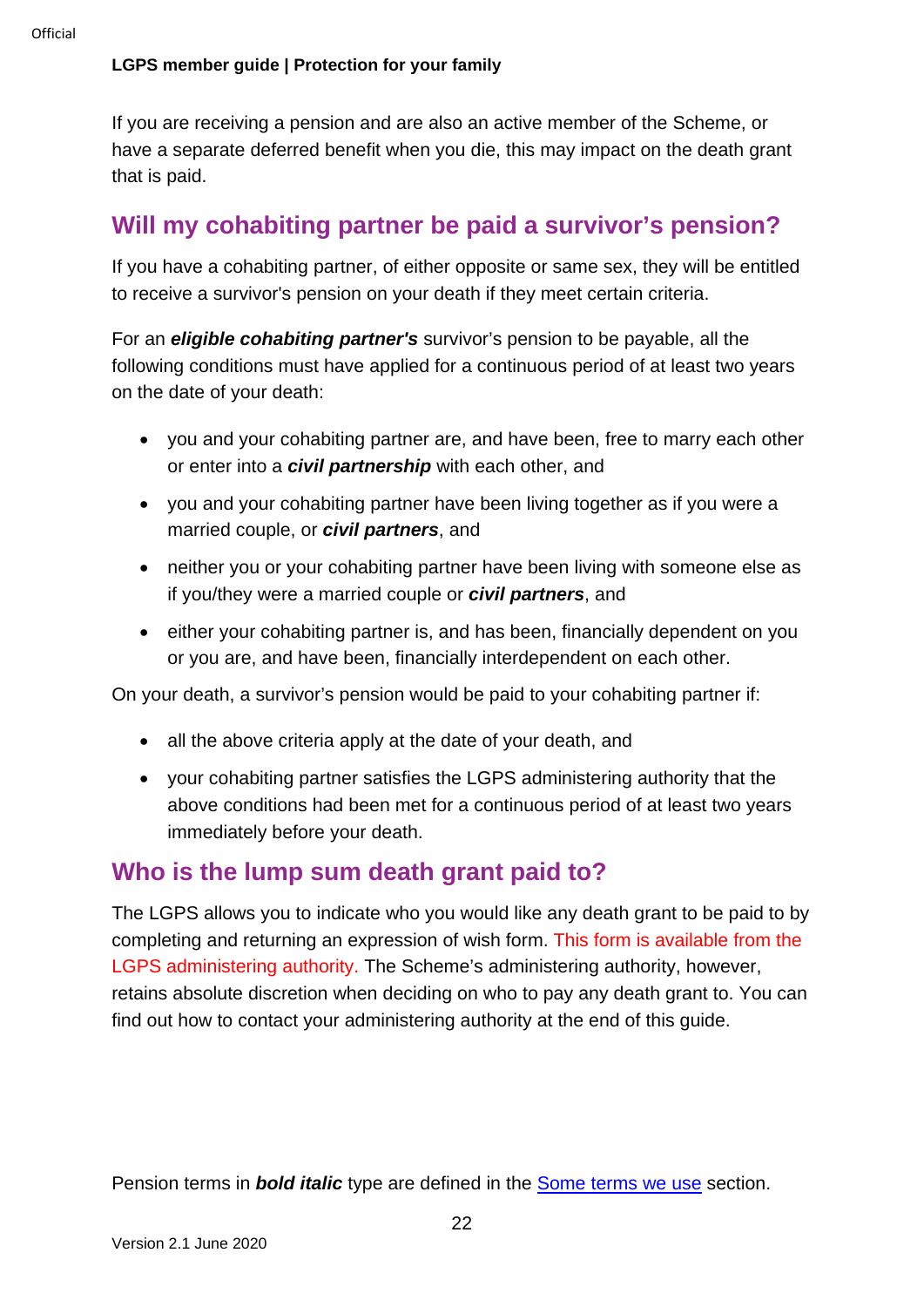# <span id="page-22-0"></span>**Leaving the Scheme before retirement**

### **If you leave your job before retirement and have met the two years** *vesting*

**period,** you will have built up an entitlement to a pension. You will have two options:

- you can choose to keep your benefits in the LGPS. These are known as deferred benefits and will increase every year in line with the cost of living, or
- you may be able to transfer your deferred benefits to another pension arrangement.

If you leave your job before retirement and **have not** met the two years *vesting period,* you will have three options:

- you will normally be able to claim a refund of your contributions, or
- you may be able to transfer your benefits to a new pension arrangement, or
- you can delay your decision until you either re-join the LGPS, transfer your benefits to a new pension arrangement, or want to take a refund of contributions. A refund of contributions must be paid within five years of the date you left the Scheme (or by age 75 if earlier).

## <span id="page-22-1"></span>**Refunds of contributions**

If you leave with less than two years' Scheme membership or opt out of the Scheme with more than three months but less than two years' membership, you will normally be able to take a refund of your contributions. There will be a deduction for tax and the cost, if any, of buying you back into the State Second Pension scheme (S2P) in relation to any membership before 6 April 2016. A refund of contributions must be paid within five years of the date you left the Scheme (or age 75 if earlier).

### <span id="page-22-2"></span>**Deferred benefits**

If you leave before your *Normal Pension Age* and you meet the two years *vesting period,* you will be entitled to deferred benefits within the LGPS. Your deferred LGPS benefits will be calculated as described in the **How is my pension worked out?** section.

While your pension benefits are deferred, they will increase each year in line with the cost of living.

Your deferred benefits will normally be paid unreduced at your *Normal Pension Age*, unless one of the following happens: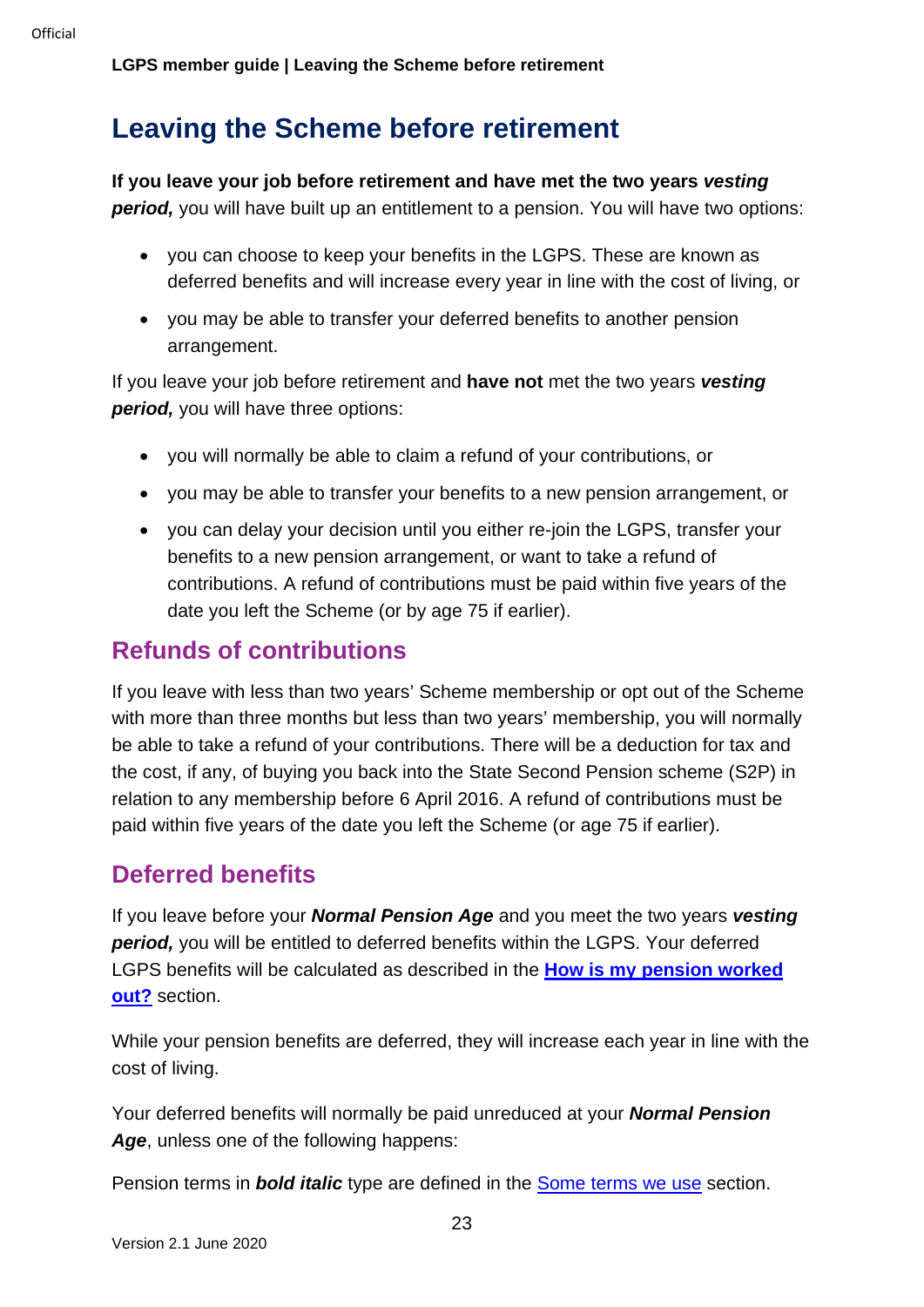- You transfer your deferred benefits to another pension scheme or arrangement.
- Your benefits are paid early on health grounds. Your benefits could be paid in full if:
	- you are permanently incapable of doing the job you were working in when you left the LGPS and
	- you are unlikely to be capable of undertaking any gainful employment within three years of the date you applied for your LGPS pension to be paid because of ill-health or by your *Normal Pension Age*, whichever is the earlier.
- You elect to receive your deferred benefits early from age 55 onwards.
- You elect not to receive your deferred benefits at your *Normal Pension Age* and defer receiving your pension until later. Your benefits must be paid by age 75.

Benefits paid earlier than your *Normal Pension Age*, other than on the grounds of permanent ill health, may be reduced to take account of their early payment and the fact that your pension will be paid for longer. Benefits paid after your *Normal*  **Pension Age** will be increased.

### **What benefits will be paid if I die as a deferred member?**

If you leave with deferred benefits and you die before they come into payment, a lump sum death grant equal to five years' pension will be paid. If you have deferred benefits and are also an active member of the Scheme when you die this may impact on the death grant that is paid.

The LGPS allows you to say who you would like any death grant to be paid to by completing an expression of wish form. This form is available from your LGPS administering authority. You can find out how to contact the administering authority at the end of this guide. The Scheme's administering authority retains absolute discretion when deciding on who to pay any death grant to.

If you leave with deferred benefits and die before they come into payment a spouse's, *civil partner's* or, subject to certain qualifying conditions, an *eligible cohabiting partner's pension* and pensions for *eligible children* are payable.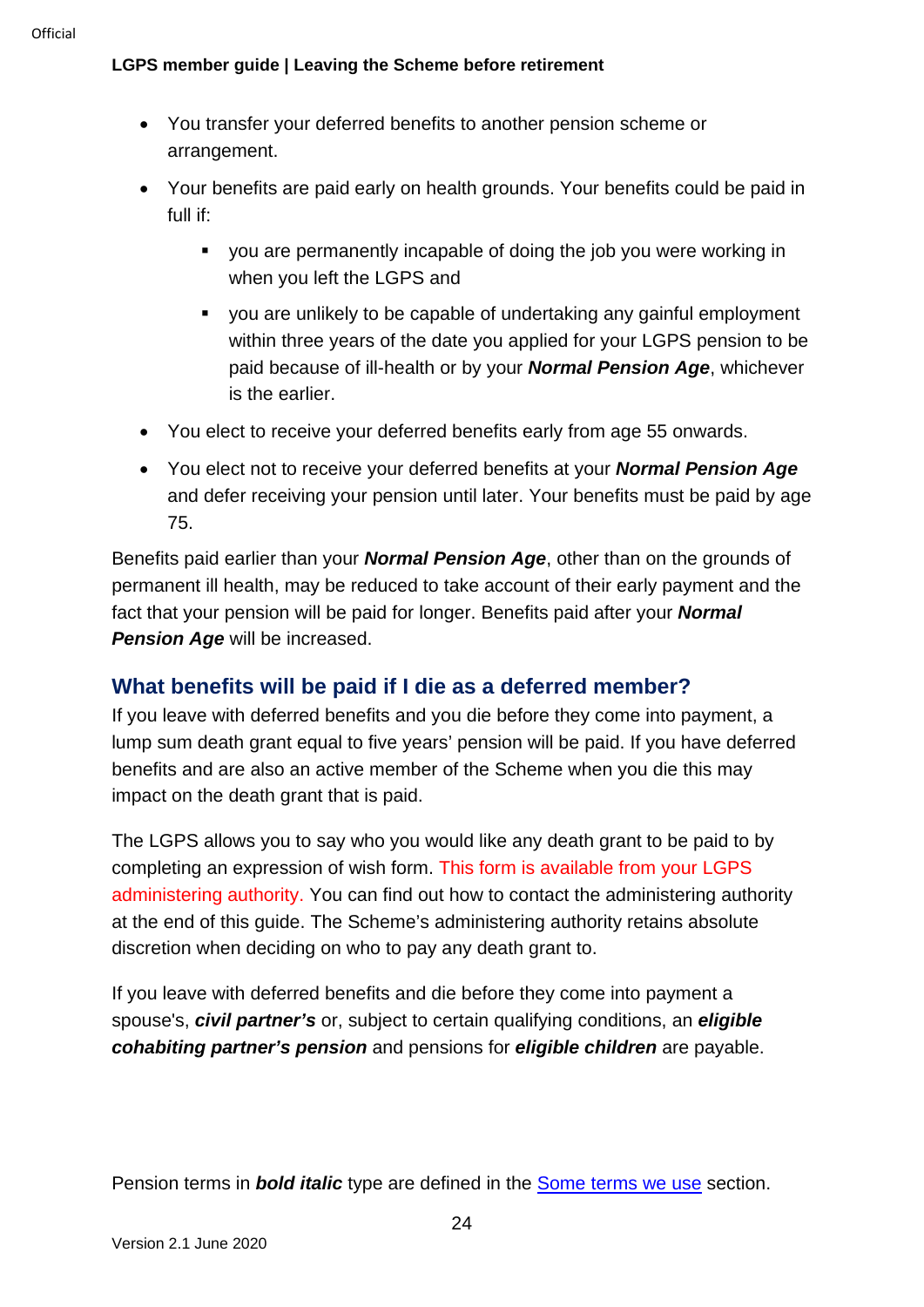For each year of membership from 1 April 2014 to your date of leaving, the pension payable to a spouse, *civil partner* or *eligible cohabiting partner* is the total of:

- 1/160th of the *pensionable pay* (or *assumed pensionable pay*)
- 49/160ths of the amount of any pension credited to your *pension account* following a transfer of pension rights into the Scheme from another pension scheme or arrangement.

For final salary membership built up **before** 1 April 2014 the pension payable to a spouse or *civil partner* is equal to 1/160th of your *final pay* times your membership in the Scheme up to 31 March 2014. If you marry or enter into a *civil partnership* after leaving it could be less. For an *eligible cohabiting partner,* the calculation is the same, but the pension is only based on the period of membership after 5 April 1988 (plus any of your membership before 6 April 1988 for which you've paid additional contributions so that it counts towards an *eligible cohabiting partner's* pension).

# <span id="page-24-0"></span>**What if I have two or more LGPS jobs?**

If you:

- have two or more jobs in which you pay into the LGPS at the same time
- leave one or more but not all of them, and
- you are entitled to deferred benefits from the job (or jobs) you have left

your deferred benefits from the job that has ended are automatically transferred to the active *pension account* for the job you are continuing in, unless you elect to keep them separate. If you wish to keep your deferred benefits separate you must elect to do so within 12 months of re-joining the LGPS, unless your employer allows you longer. If you are not entitled to deferred benefits from the job (or jobs) you have left, you cannot have a refund of your contributions and you must transfer your benefits to the *pension account* for the job you are continuing in.

# <span id="page-24-1"></span>**Transferring your benefits**

If you leave the Scheme and you are entitled to deferred benefits or a refund you can generally transfer the cash equivalent of your pension benefits into another pension arrangement or a new employer's pension scheme. This may even be to an overseas pension scheme or arrangement that meets HM Revenue and Customs conditions.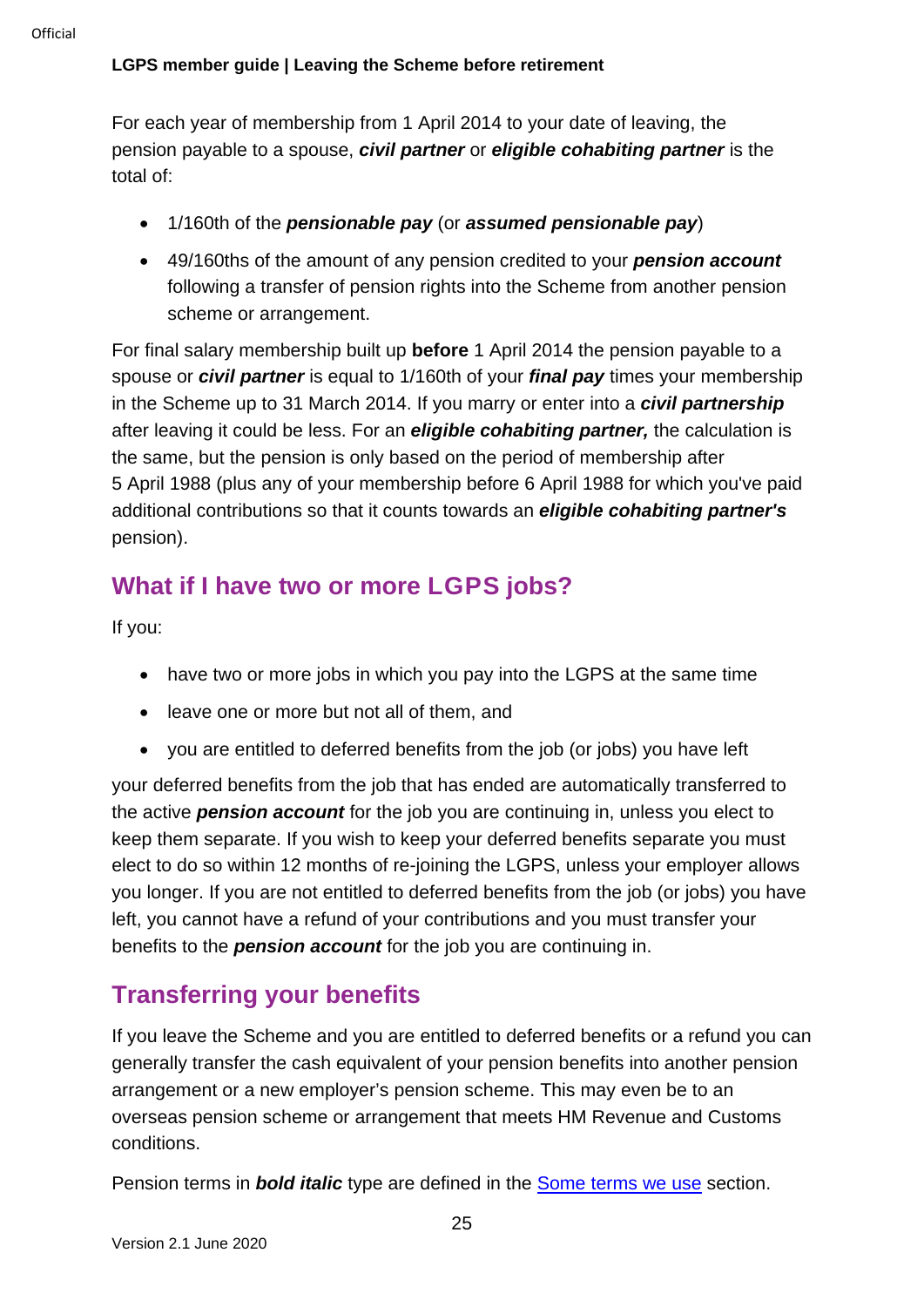You cannot transfer your benefits if:

- you leave with less than three months' membership
- you leave less than one year before your *Normal Pension Age,* or
- you elect to transfer less than 12 months before your *Normal Pension Age*.

These restrictions do not apply if you are transferring *Additional Voluntary Contributions (AVCs)*.

Your new pension provider will require a transfer value quotation which your LGPS administering authority will guarantee for three months.

If you return to employment and re-join the LGPS after having previously built up an LGPS pension then these deferred benefits will normally automatically be transferred to the active *pension account* for your new job, unless you elect to keep them separate. If you wish to keep your deferred benefits separate, you must normally elect to do so within 12 months of re-joining the LGPS. Your employer may allow you longer to decide.

If you:

- left an LGPS employment without building up pension rights (normally if you had less than two years' membership)
- did not take a refund of contributions, and
- re-join the LGPS

then this deferred refund **must** be joined with your new active *pension account*.

### **Transferring your benefits to a defined contribution scheme**

Flexible benefits were introduced by the Government from 6 April 2015 to allow members of defined contribution schemes, who are over age 55, more freedom on how they take money from their pension pot.

The LGPS is not a defined contribution pension scheme, it is a defined benefit scheme. It is not directly affected by these changes. However, if you stop paying into the LGPS and you have three or more months' membership, then unless you are retiring with immediate effect due to redundancy, business efficiency or ill health, you will have the right to transfer your LGPS pension to a defined contribution scheme providing flexible benefits. The transfer must be completed more than 12 months before you reach your *Normal Pension Age* in the LGPS.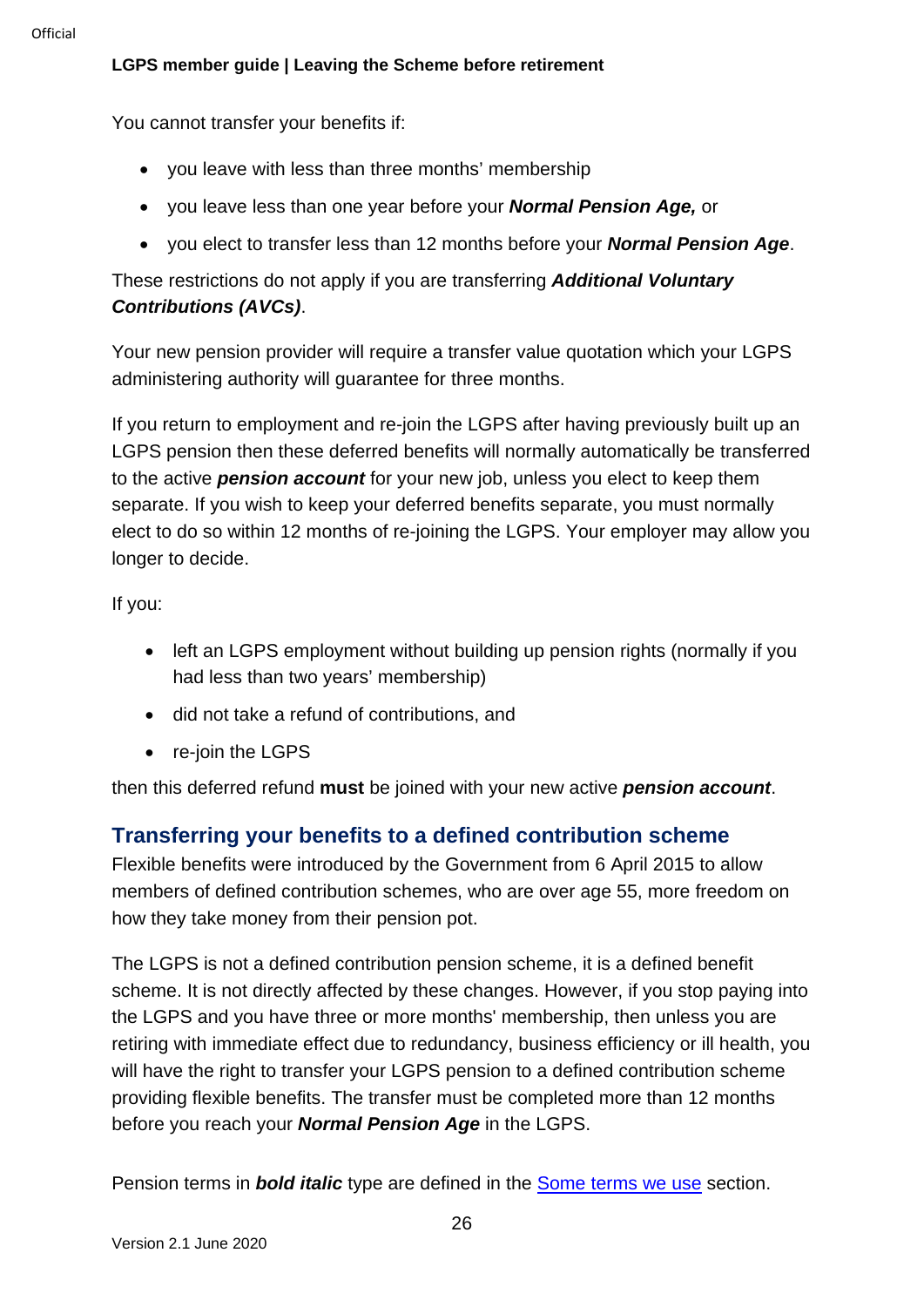Please note that you will be required by law to take independent financial advice if the value of your pension benefits in the LGPS (excluding AVCs) is more than £30,000. You are not required to take independent financial advice if the value of your benefits is less than £30,000. However, transferring your pension rights is not always an easy decision to make and seeking the help of an independent financial adviser before you make a final and irreversible decision to transfer could help you in making an appropriate decision.

There are four main options for members, aged over 55, who are in a defined contribution scheme which provides flexible benefits:

- purchasing an annuity
- flexi-access drawdown
- taking a number of cash sums at different stages
- taking the whole pot as cash in one go.

**Keep in touch** – remember to let the LGPS administering authority know if you move house.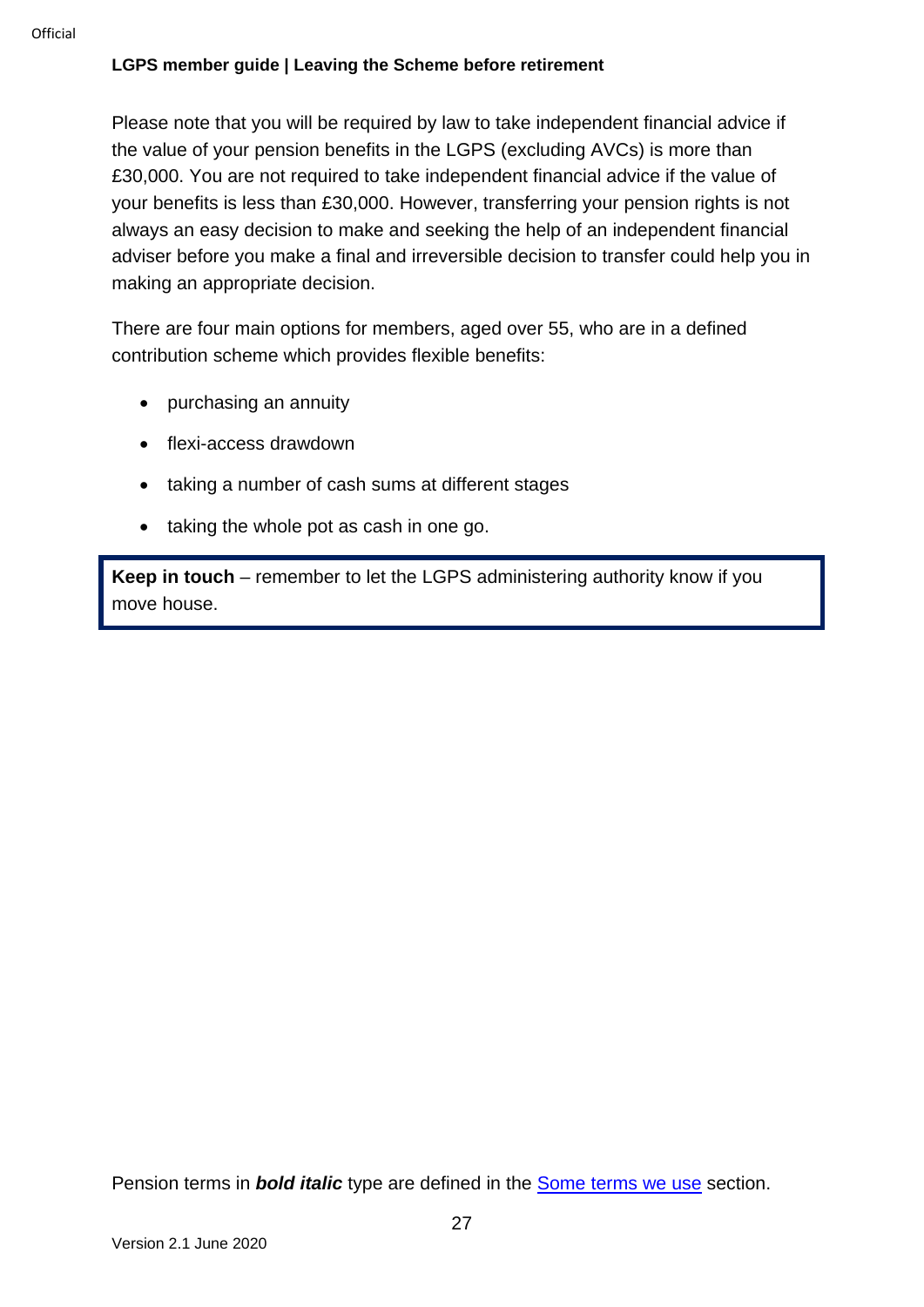# <span id="page-27-0"></span>**Help with pension problems**

## <span id="page-27-1"></span>**Who can help me if I have a query or complaint?**

If you are in any doubt about your benefit entitlements or have a problem or question about your LGPS membership or benefits, please contact your LGPS administering authority**.** They will seek to clarify or put right any misunderstandings or inaccuracies as quickly and efficiently as possible. If your query is about your contribution rate, please contact your employer's personnel/HR or payroll section so they can explain how they have decided which contribution band you are in.

If you are still dissatisfied with any decision made in relation to the Scheme you have the right to have your complaint reviewed under the Internal Disputes Resolution Procedure and, as the Scheme is well regulated. There are also a number of other regulatory bodies that may be able to assist you.

The various procedures and bodies are:

#### **Internal Disputes Resolution Procedure**

In the first instance, you should write to the adjudicator appointed by the body who made the decision about which you wish to appeal. You must do this within six months of the date of the notification of the decision or the act or omission about which you are complaining (or such longer period as the adjudicator considers reasonable). This is a formal review of the initial decision or act or omission and is an opportunity for the matter to be reconsidered. The adjudicator will consider your complaint and notify you of his or her decision. If you are dissatisfied with that person's decision (or their failure to make a decision), you may apply to the Scheme's administering authority to have it reconsidered.

A leaflet explaining the Internal Disputes Resolution Procedure including relevant time limits is available from the LGPS administering authority.

### **The Pensions Advisory Service (TPAS)**

TPAS provides independent and impartial information about pensions, free of charge, to members of the public. TPAS is available to assist members and beneficiaries of the Scheme with any pension query they have or any general requests for information or guidance concerning their pension benefits. TPAS can be contacted:

In writing: 11 Belgrave Road, London, SW1V 1RB By telephone: 0800 011 3797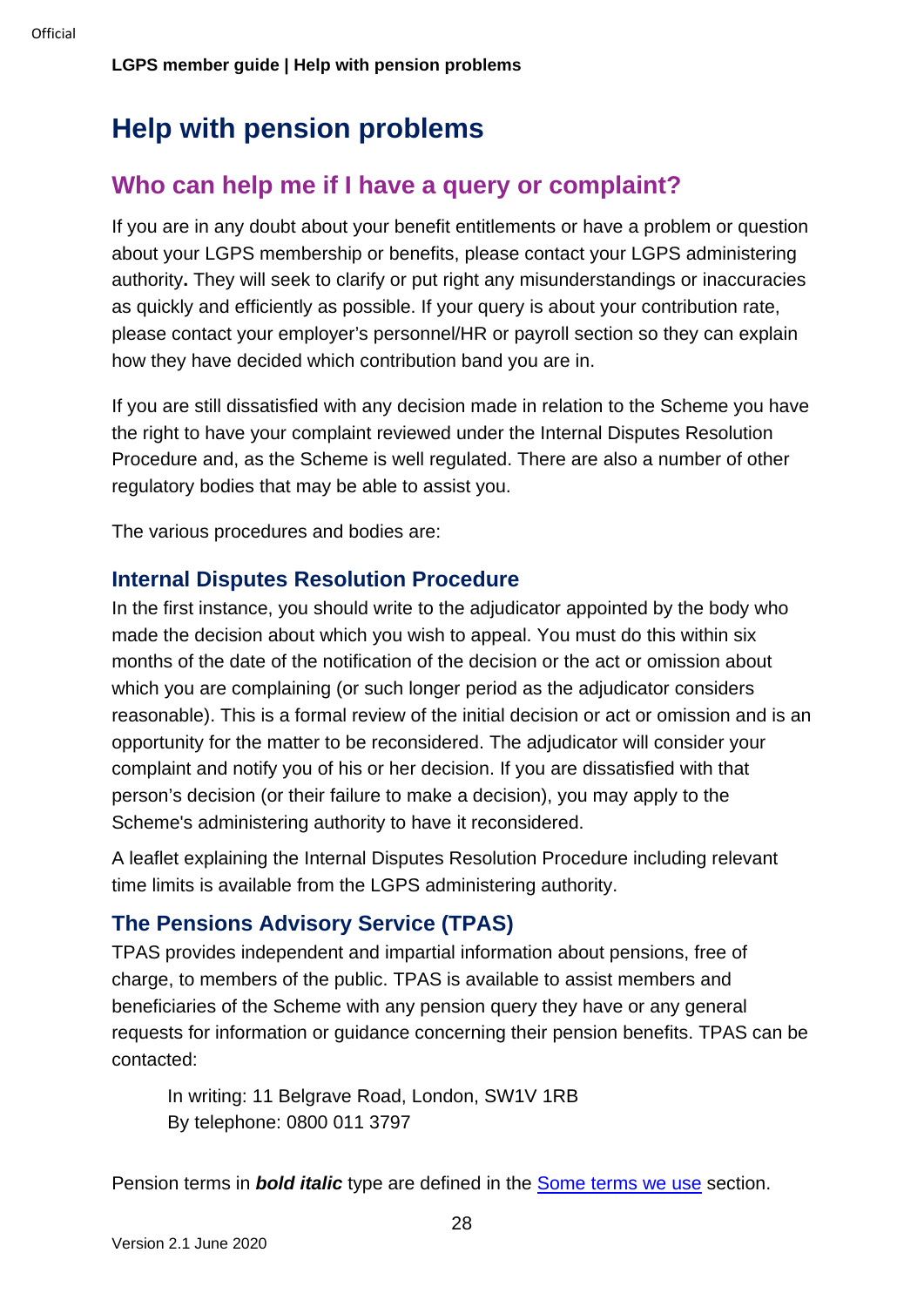#### **LGPS member guide | Help with pension problems**

Website: [www.pensionsadvisoryservice.org.uk](http://www.pensionsadvisoryservice.org.uk/) (where you can submit an online enquiry form).

### **The Pensions Ombudsman (TPO)**

TPO deals only with pension complaints. It can help if you have a complaint or dispute about the administration and / or management of personal and occupational pension schemes. Some examples of the types of complaints it considers are (this list is not exhaustive):

- automatic enrolment
- benefits: including incorrect calculation, failure to pay or late payment
- **death benefits**
- **Failure to provide information or act on instructions**
- **ill health**
- **EXECUTE:** interpretation of scheme rules
- $\blacksquare$  misquote or misinformation
- **u** transfers.

You have the right to refer your complaint to TPO free of charge. There is no financial limit on the amount of money that TPO can make a party award you. Its determinations are legally binding on all parties and are enforceable in court.

Contact with TPO about a complaint needs to be made within three years of when the event(s) you are complaining about happened – or, if later, within three years of when you first knew about it (or ought to have known about it). There is a discretion for those time limits to be extended.

TPO can be contacted:

In writing: 10 South Colonnade, Canary Wharf, E14 4PU Telephone: 0800 917 4487 Website: [www.pensions-ombudsman.org.uk](http://www.pensions-ombudsman.org.uk/) (where you can submit an online complaint form)

### **The Pensions Regulator (TPR)**

This is the regulator of work-based pension schemes. TPR has powers to protect members of work-based pension schemes and a wide range of powers to help put matters right, where needed. In extreme cases, the regulator is able to fine trustees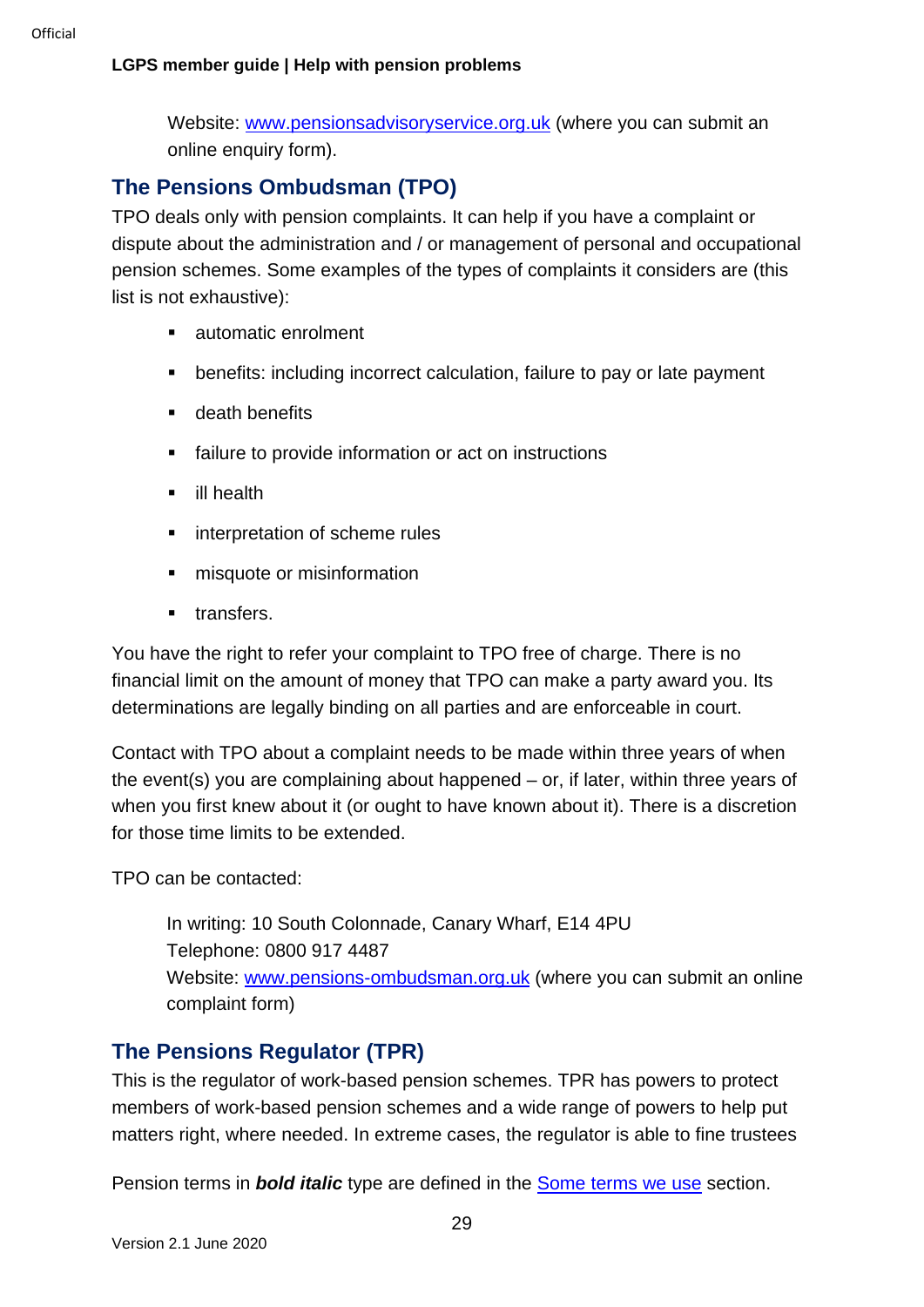#### **LGPS member guide | Help with pension problems**

or employers, and remove trustees from a scheme. If you have a concern about your workplace pension you can contact them:

By telephone: 0345 600 7060 Website: [www.thepensionsregulator.gov.uk](http://www.thepensionsregulator.gov.uk/)

### <span id="page-29-0"></span>**How can I trace my pension rights?**

The Pension Tracing Service holds details of pension schemes, including the LGPS, together with relevant contact addresses. It provides a tracing service for exmembers of schemes with pension entitlements (and their dependants) who have lost touch with previous schemes. All occupational and personal pension schemes have to register if the pension scheme has current members contributing to the scheme or people expecting benefits from the scheme. If you need to use this tracing service:

Write to: The Pension Tracing Service, The Pension Service 9, Mail Handling Site A, Wolverhampton, WV98 1LU Telephone: 0800 731 0193 Website: [www.gov.uk/find-pension-contact-details](http://www.gov.uk/find-pension-contact-details)

**Don't forget to keep your pension providers up to date with any change in your home address.**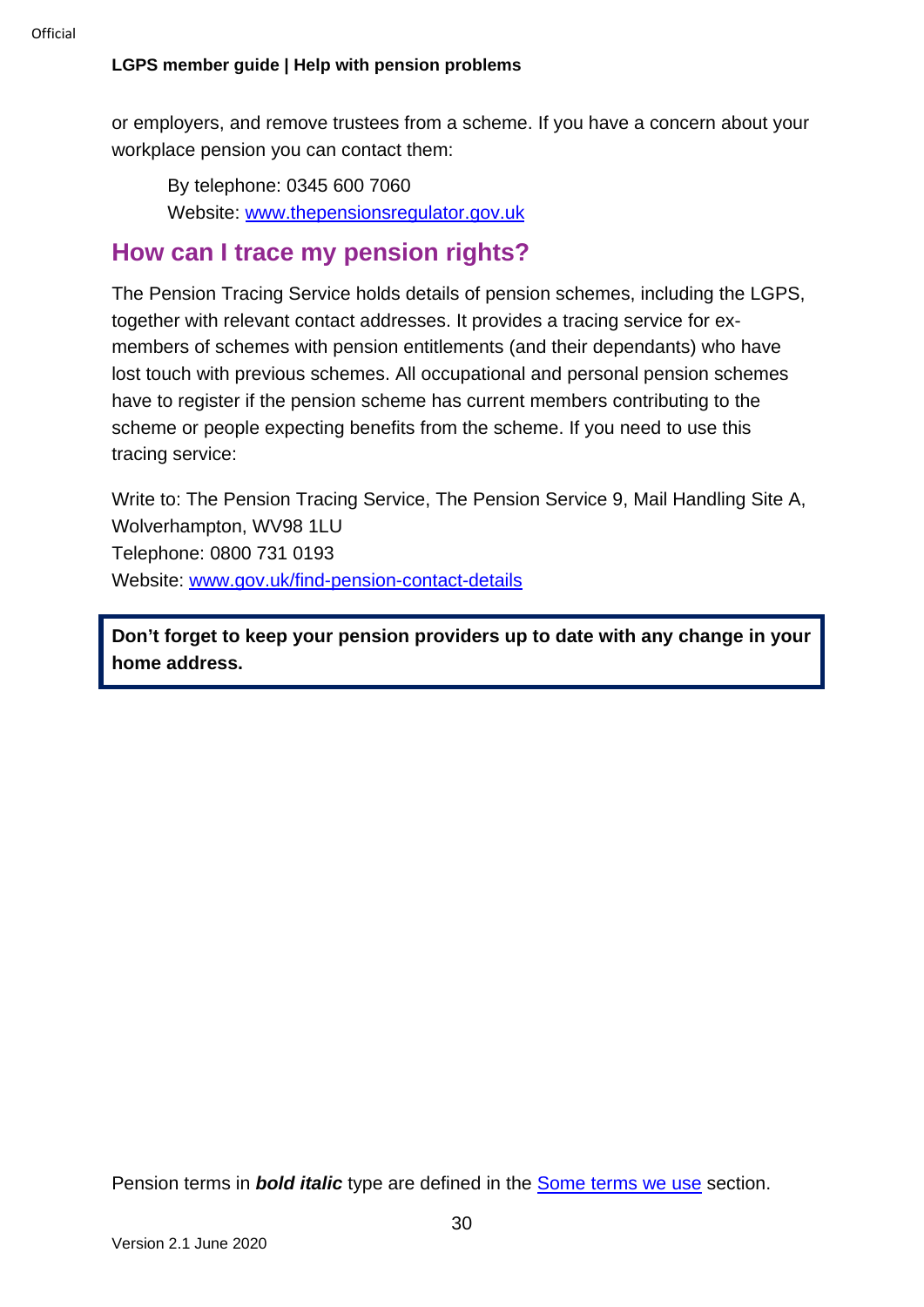# <span id="page-30-0"></span>**Some terms we use**

#### **Additional Voluntary Contributions (AVCs)**

These are extra payments to increase your future benefits. You can also pay AVCs to provide additional life cover.

All local government administering authorities have an AVC arrangement in which you can invest money through an AVC provider, often an insurance company or building society. AVCs are deducted directly from your pay and attract tax relief.

#### **Admission body**

An admission body is an employer that chooses to participate in the Scheme under an admission agreement. These tend to be employers such as charities and contractors.

#### **Assumed pensionable pay**

This provides a notional *pensionable pay* figure to ensure your pension is not affected by any reduction in *pensionable pay* due to a period of sickness or injury on reduced contractual pay or no pay, or *relevant child related leave* or *reserve forces service leave*.

If you have a period of reduced contractual pay or no pay due to sickness or injury or you have a period of *relevant child related leave* or *reserve forces service leave,* then your employer needs to provide the LGPS administering authority with the *assumed pensionable pay.* This is the pay you would have received during that time, unless during the period of *relevant child related leave* the *pensionable pay* received was higher than the value of the *assumed pensionable pay*. Your employer must work out what your pay would have been for the period when you were on reduced contractual pay or no pay.

*Assumed pensionable pay* is calculated as the average of the *pensionable pay* you received for the 12 weeks (or three months, if monthly paid) before the pay period in which:

- you went on to reduced pay or no pay because of sickness or injury
- you started a period of *relevant child related leave* or
- you started a period of *reserve forces service leave*.

In calculating the average, any pay reduction due to authorised leave of absence or a trade dispute is ignored. If the pay you received in the 12 weeks (or three months if monthly paid) before the pay period in which you went on to reduced pay or no pay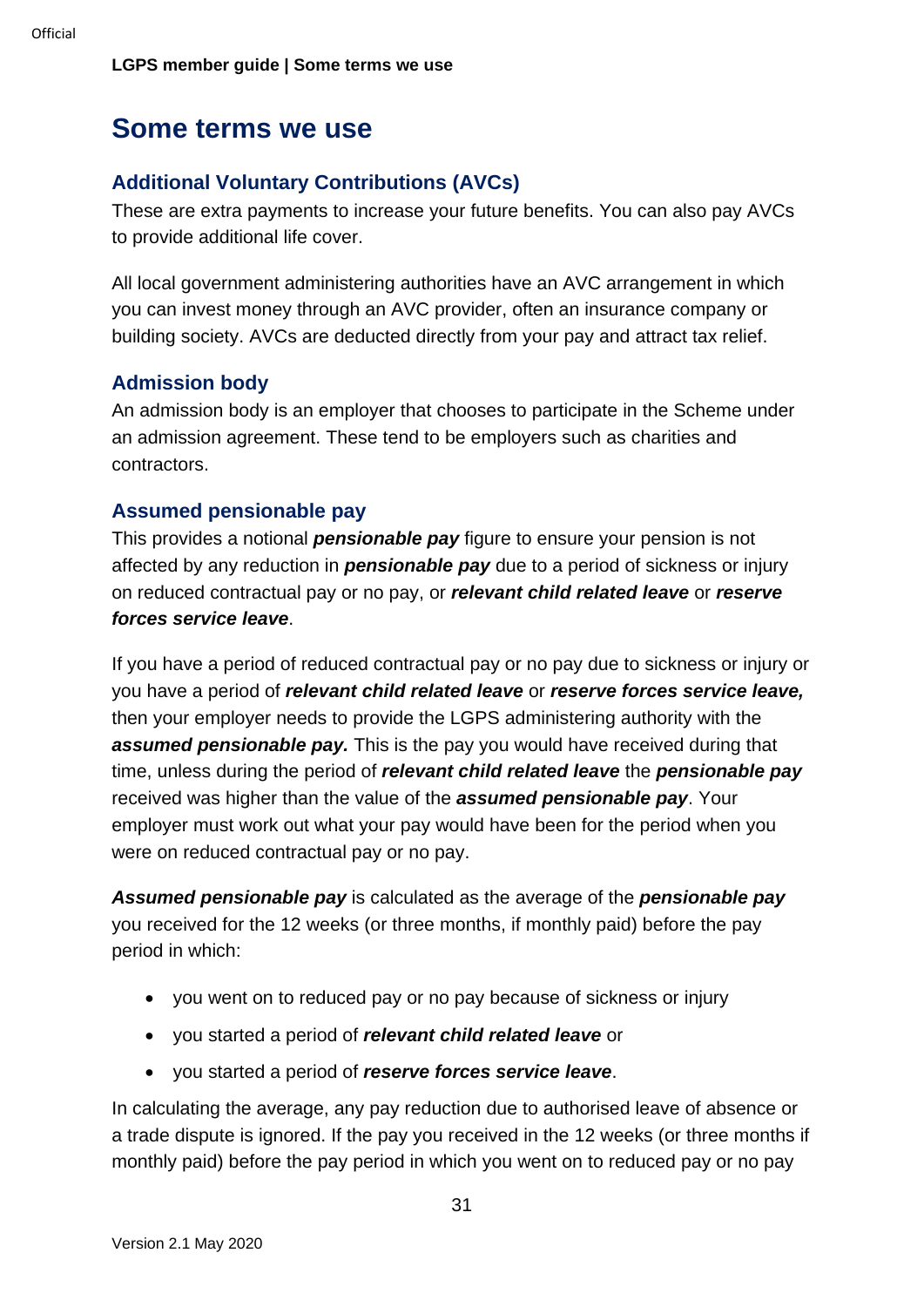is materially lower than the pay you would normally receive, your employer has a discretion to use a higher pay in the calculation. Your employer must have regard to the *pensionable pay* you earned over the previous 12 months when determining what your normal level of *pensionable pay* is.

Once the average pay has been determined, the resulting figure is then grossed up to an annual figure and divided by the period you were on reduced pay or no pay for sickness or injury or on *relevant child related leave* or *reserve forces service leave.*

*Assumed pensionable pay* is also used to work out:

- any enhancement to your pension awarded as a result of ill health retirement
- any lump sum death grant following death in service, and
- any enhancement which is included in survivor benefits following death in service.

The *assumed pensionable pay* for these purposes is calculated as the average of the *pensionable pay* you received for the 12 weeks (or three months if monthly paid) before you died in service or before you left employment due to ill-health retirement. In calculating the average, any reduction due to authorised leave of absence or a trade dispute is ignored.

If the pay you received in the 12 weeks (or three months if monthly paid) before you died in service or before you left employment due to ill-health retirement is lower than the pay you would normally receive, your employer has a discretion to use a higher pay in the calculation. Your employer must have regard to the pensionable pay you earned over the previous 12 months when determining what your normal level of pensionable pay is. If an independent registered medical practitioner certifies that, during the period used to determine *assumed pensionable pay*, you were working reduced contractual hours because of the ill-health which led to your retirement or death in service, the *assumed pensionable pay* will be calculated on the pay you would have received during that period had you not been working reduced contractual hours. The resulting figure is then grossed up to an annual figure.

#### **Automatic enrolment date**

This is the earlier of:

• the day you reach age 22, provided you are earning more than £10,000 (2020/21 figure) a year in the job, or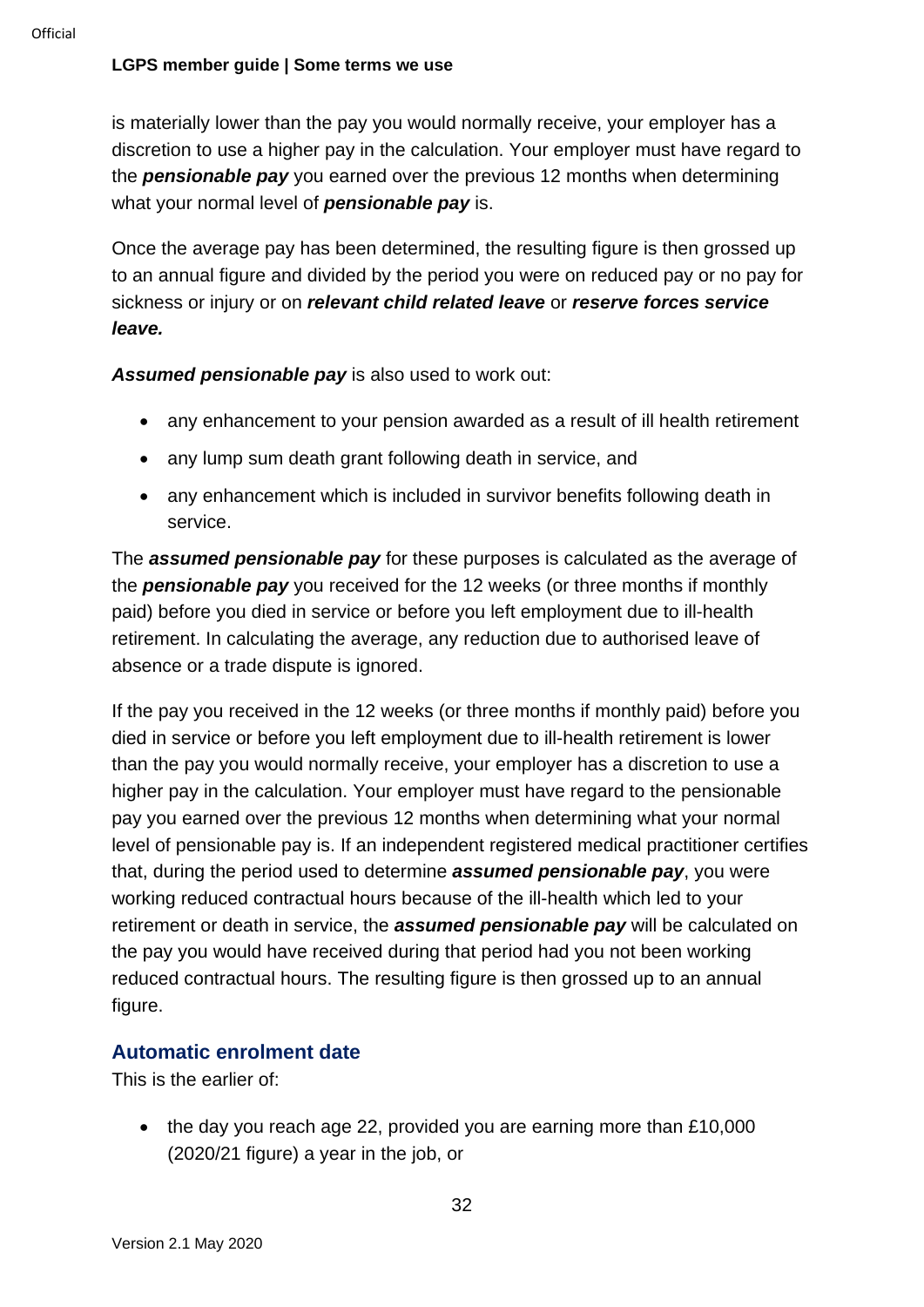• the beginning of the pay period in which you first earn more than £10,000 (2020/21 figure) in the job, on an annualised basis, provided you are aged 22 or more and under *State Pension Age* at that time.

### **Civil partnership (civil partner)**

A *Civil Partnership* is a relationship between two people of the same sex or opposite sex (*civil partners*) which is formed when they register as civil partners of each other.

### **Consumer Prices Index (CPI)**

The *Consumer Price Index (CPI)* is the official measure of inflation of consumer prices in the United Kingdom. This is currently the measure used to adjust your *pension account* at the end of every *Scheme year* when you are an active member of the Scheme and each April, after you have left the Scheme, it is used to adjust the value of your deferred pension or pension in payment. The adjustment ensures your pension keeps up with the cost of living.

#### **Eligible children**

*Eligible children* are your children. They must, at the date of your death:

- be your natural child (who must be born within 12 months of your death)
- be your adopted child, or
- be your step-child or a child accepted by you as being a member of your family and be dependent on you. This doesn't include a child you sponsor for charity.

#### *Eligible children* must:

- be under age 18, or
- be aged between 18 and 23 and in full-time education or vocational training. Your administering authority can continue to treat the child as an eligible child notwithstanding a break in full-time education or vocational training, or
- be unable to engage in gainful employment because of physical or mental impairment and either:
	- has not reached the age of 23, or
	- the impairment is, in the opinion of an independent registered medical practitioner, likely to be permanent and the child was dependent on you at the date of your death because of that mental or physical impairment.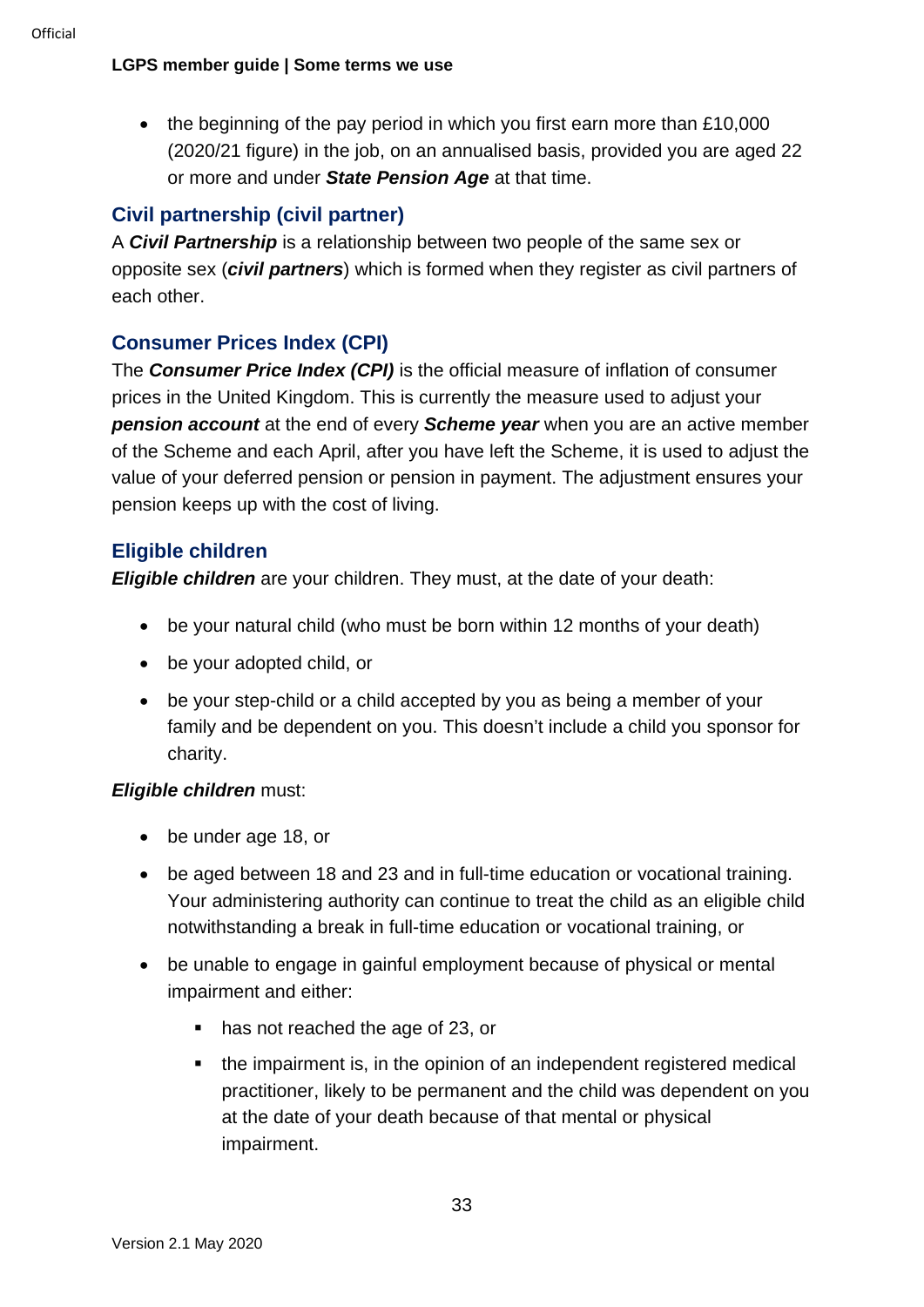#### **Eligible cohabiting partner**

An *eligible cohabiting partner* is a partner you are living with who, at the date of your death, has met all the following conditions for a continuous period of at least two years:

- you and your cohabiting partner are, and have been, free to marry each other or enter into a *civil partnership* with each other, and
- you and your cohabiting partner have been living together as if you were a married couple, or *civil partners*, and
- neither you nor your cohabiting partner have been living with someone else as if you/they were a married couple or *civil partners*, and
- either your cohabiting partner is, and has been, financially dependent on you or you are, and have been, financially interdependent on each other.

Your partner is financially dependent on you if you have the highest income. Financially interdependent means that you rely on your joint finances to support your standard of living. It doesn't mean that you need to be contributing equally. For example, if your partner's income is a lot more than yours, he or she may pay the mortgage and most of the bills, and you may pay for the weekly shopping.

On your death, a survivor's pension would be paid to your cohabiting partner if:

- all the above criteria apply at the date of your death, and
- your cohabiting partner satisfies your LGPS administering authority that the above conditions had been met for a continuous period of at least two years immediately before your death.

You are not required to complete a form to nominate your cohabiting partner. However, you can provide your LGPS administering authority with your cohabiting partner's details. On your death, your LGPS administering authority will require evidence that the conditions for a cohabiting partner's pension are met.

#### **Eligible jobholder**

An *eligible jobholder* is a worker who is aged at least 22 and is under *State Pension Age* and who earns more than the annual amount of £10,000 (2020/21 figure).

#### **Final pay**

This is usually the pay in respect of (ie due for) your final year of Scheme membership on which you paid contributions, or one of the previous two years if this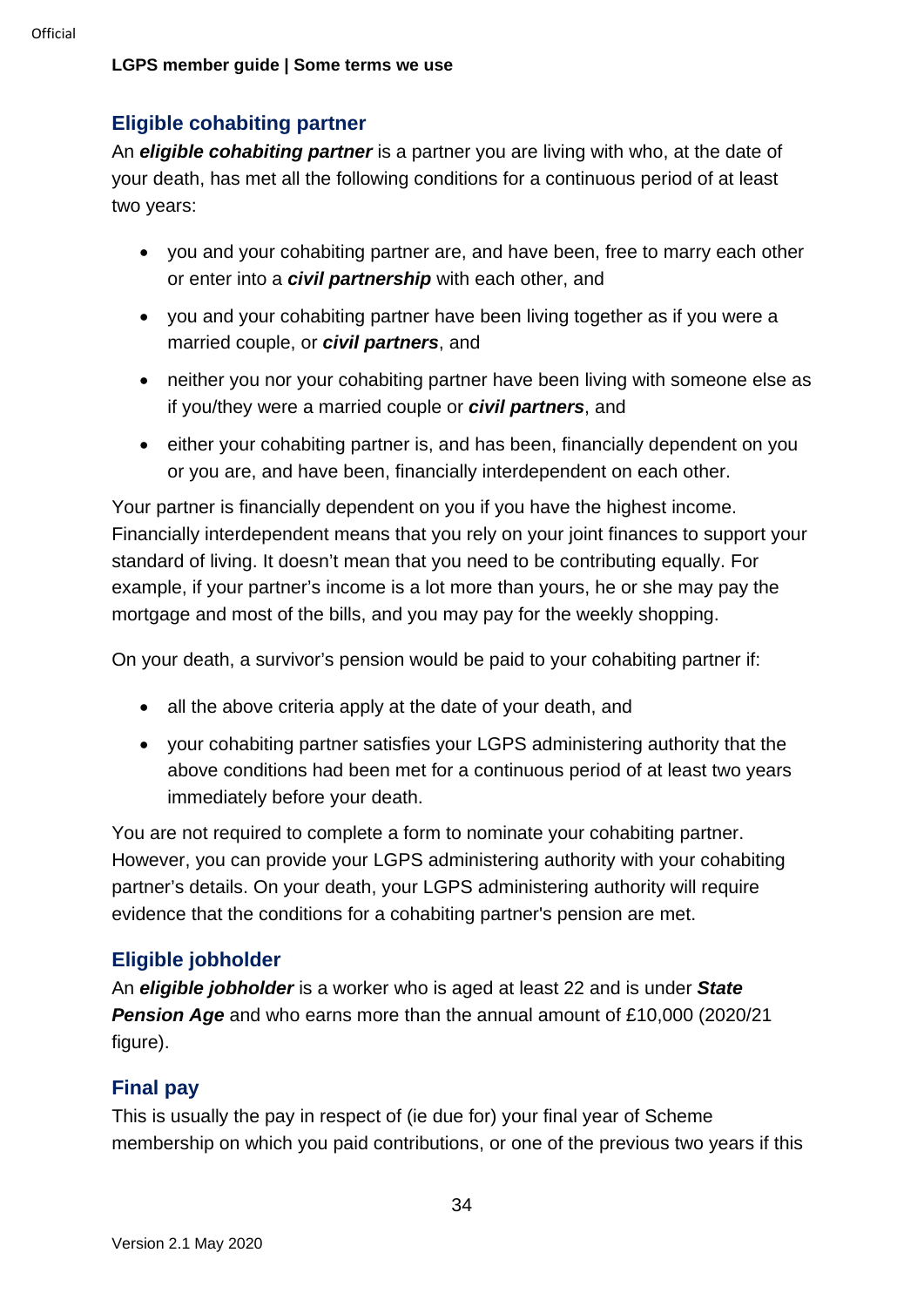is higher. It includes your normal pay, contractual shift allowance, bonus, contractual overtime (but not non-contractual overtime), Maternity Pay, Paternity Pay, Adoption Pay, Shared Parental Pay and any other taxable benefit specified in your contract as being pensionable.

#### **Normal Pension Age**

*Normal Pension Age* is linked to your *State Pension Age* for benefits built up from 1 April 2014 (but with a minimum of age 65) and is the age at which you can take the pension you have built up in full. If you choose to take your pension before your *Normal Pension Age* it will normally be reduced, as it's being paid earlier. If you take it later than your *Normal Pension Age* it's increased because it's being paid later.

You can use the Government's *State Pension Age* calculator [\(www.gov.uk/calculate-state-pension\)](http://www.gov.uk/calculate-state-pension) to find out your *State Pension Age*.

Remember that your *State Pension Age* may change in the future. If it does, this would also change your *Normal Pension Age* in the LGPS for benefits built up from 1 April 2014. Once your LGPS pension is being paid to you, any subsequent change in your *State Pension Age* will not affect your *Normal Pension Age* in the LGPS.

If you were paying into the LGPS before 1 April 2014, your final salary benefits retain their protected *Normal Pension Age* which for most is age 65.

All pension benefits paid on normal retirement must be taken at the same date. You cannot choose to have your final salary pension (built up before April 2014) paid at age 65 and your pension in your *pension account* (built up from April 2014) at your *Normal Pension Age* (which for benefits built up from 1 April 2014 is linked to your *State Pension Age but with a minimum of age 65).* 

#### **Pension account**

Each *Scheme year* the amount of pension you have built up during the year is worked out and this amount is added into your active *pension account*. Adjustments may be made to your account during the *Scheme year* to take account of:

- any transfer of pension rights into the account during the year
- any additional pension you purchased during the year
- any additional pension which is granted to you by your employer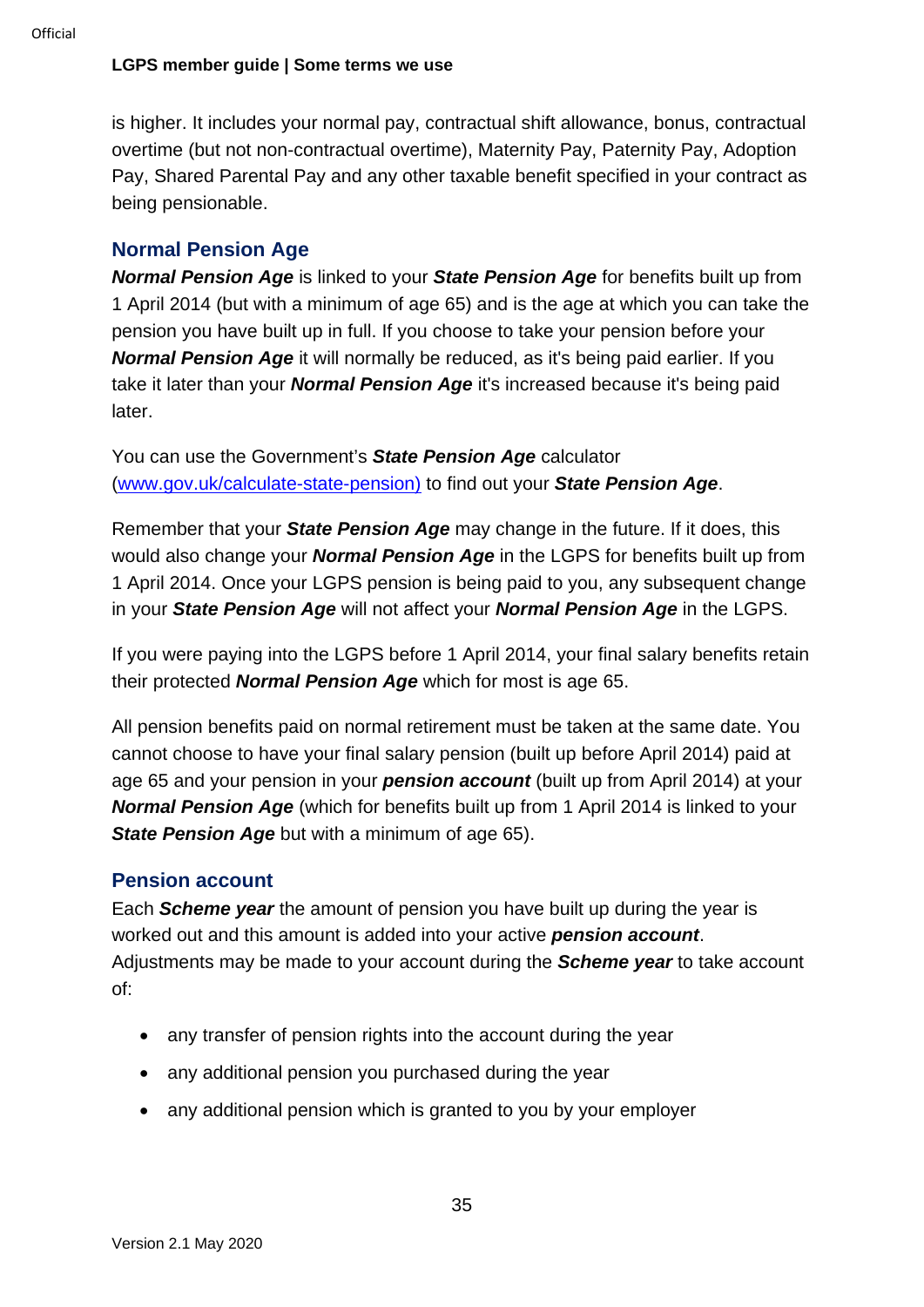- any reduction due to a Pension Sharing Order or qualifying agreement in Scotland (following a divorce or dissolution of a *civil partnership*) and
- any reduction due to an Annual Allowance tax charge that you have asked the Scheme to pay on your behalf.

Your account is revalued at the end of each *Scheme year* to take account of the cost of living. This adjustment is carried out in line with the Treasury Revaluation Order index which is the rate of the *Consumer Prices Index (CPI).*

You will have a separate *pension account* for each employment. That *pension account* will hold the entire pension built up for that employment.

In addition to an active member's *pension account* there are also:

- a deferred member's *pension account*
- a deferred refund account
- a retirement pension account
- a flexible retirement *pension account*
- a deferred pensioner member's account
- a pension credit account and
- a survivor member's account.

These accounts will be adjusted by any debits for any Pension Sharing Order or qualifying agreement in Scotland (following a divorce or dissolution of a *civil partnership*) and for any Annual Allowance tax charge that you have asked the Scheme to pay on your behalf. These accounts are currently increased each April in line with the *Consumer Prices Index (CPI)*. A deferred refund account will not be adiusted in these ways.

#### **Pensionable pay**

The pay on which you normally pay contributions is your normal salary or wages plus any shift allowance, bonuses, overtime (both contractual and non-contractual), Maternity Pay, Paternity Pay, Adoption Pay, Shared Parental Pay and any other taxable benefit specified in your contract as being pensionable.

You do not pay contributions on:

- any travelling or subsistence allowances
- pay in lieu of notice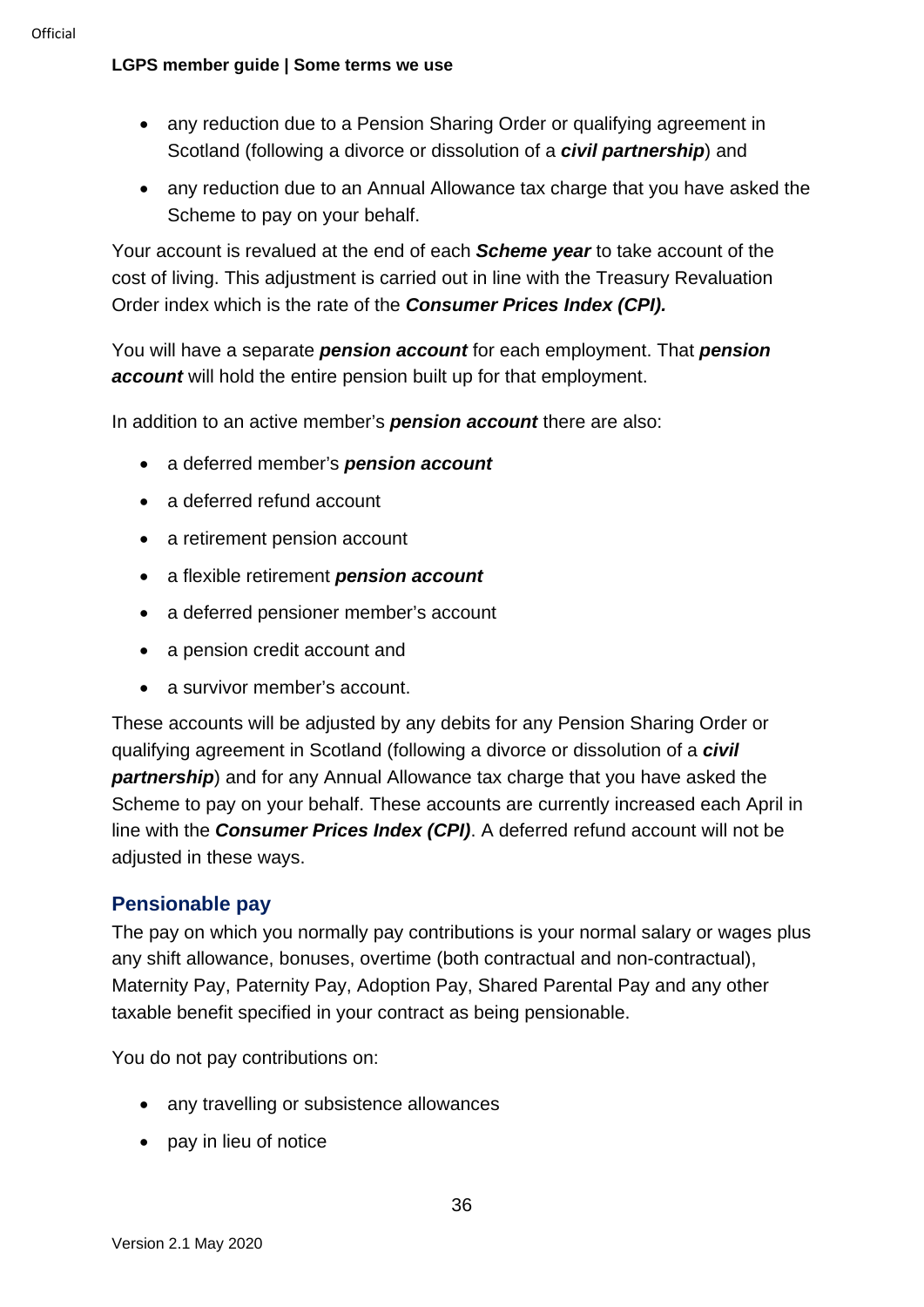- pay in lieu of loss of holidays
- any payment as an inducement not to leave before the payment is made
- any award of compensation (other than payment representing arrears of pay) made for the purpose of achieving equal pay
- pay relating to loss of future pensionable payments or benefits,
- any pay paid by your employer if you go on reserve forces service leave nor
- the monetary value of a car or pay received in lieu of a car (apart from some historical cases).

### **Relevant child related leave**

*Relevant child related leave* includes periods of:

- Ordinary Maternity or Adoption Leave (normally the first 26 weeks)
- Paid Additional Maternity or Adoption Leave (normally after week 26 and up to week 39)
- Paternity Leave
- Paid Shared Parental Leave or
- Paid parental bereavement leave.

#### **Reserve forces service leave**

This occurs when a Reservist is mobilised and called on to take part in military operations. The period of mobilisation can be up to a maximum of 12 months. During a period of *reserve forces service leave* you will, if you elect to stay in the LGPS during that leave, continue to build up a pension based on the rate of *assumed pensionable pay* you would have received had you not been on *reserve forces service leave*.

#### **Scheme year**

The Scheme year runs from 1 April to 31 March each year.

### **State Pension Age**

This is the earliest age you can receive the basic state pension. *State Pension Age* for women was increased between 2010 and December 2018 to be equalised with the *State Pension Age* of 65 that applied to men up to December 2018.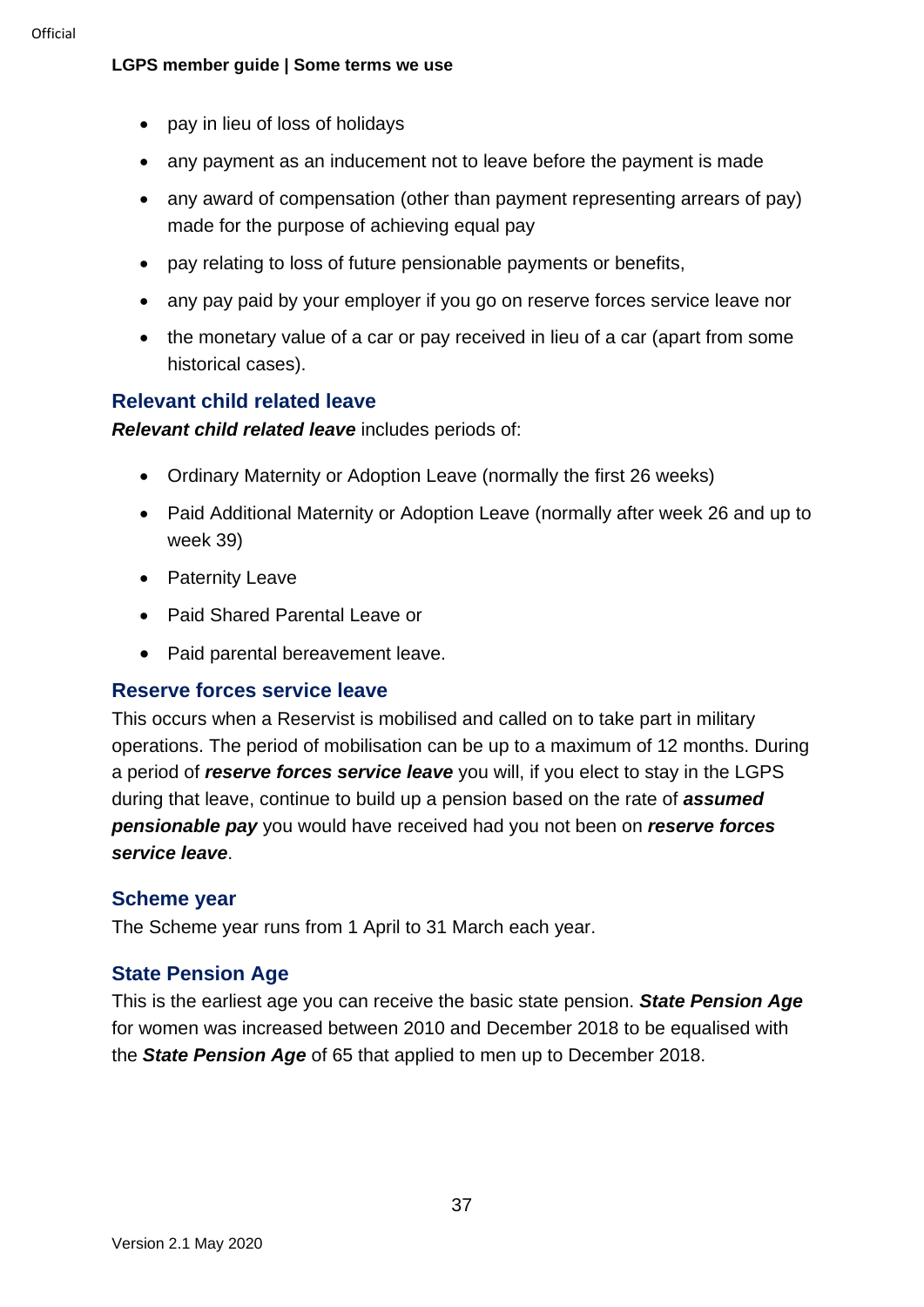| Date of birth                   | <b>New State Pension Age</b> |
|---------------------------------|------------------------------|
| Before 6 April 1950             | 60                           |
| 6 April 1950 - 5 April 1951     | In the range $60 - 61$       |
| 6 April 1951 - 5 April 1952     | In the range $61 - 62$       |
| 6 April 1952 - 5 April 1953     | In the range $62 - 63$       |
| 6 April 1953 - 5 August 1953    | In the range $63 - 64$       |
| 6 August 1953 - 5 December 1953 | In the range $64 - 65$       |

#### **Table 3: State Pension Age equalisation timetable for women**

The *State Pension Age* increases to 66 for both men and women between December 2018 and October 2020.

#### **Table 4: State Pension increases up to October 2020**

| Date of birth                    | <b>New State Pension Age</b> |
|----------------------------------|------------------------------|
| 6 December 1953 - 5 October 1954 | In the range $65 - 66$       |
| After 5 October 1954             | 66                           |

Under current legislation, the State Pension Age is due to rise to 67 between 2026 and 2028 and to 68 between 2044 and 2046. However, the Government has [announced plans](https://www.gov.uk/government/uploads/system/uploads/attachment_data/file/630065/state-pension-age-review-final-report.pdf) to bring forward the rise to 68 to between 2037 and 2039.

#### **Vesting Period**

The *vesting period* in the LGPS is two years. You will meet the two years *vesting period* if:

- you have been a member of the LGPS in England and Wales for two years, or
- you have brought a transfer of pension rights into the LGPS in England or Wales from a different occupational pension scheme or from a European pensions institution and the length of service you had in that scheme or institution was two or more years or, when added to the period of time you have been a member of the LGPS is, in aggregate, two or more years, or
- you have brought a transfer of pension rights into the LGPS in England or Wales from a pension scheme or arrangement where you were not allowed to receive a refund of contributions, or
- you have previously transferred pension rights out of the LGPS in England or Wales to a pension scheme abroad (ie to a qualifying recognised overseas pension scheme), or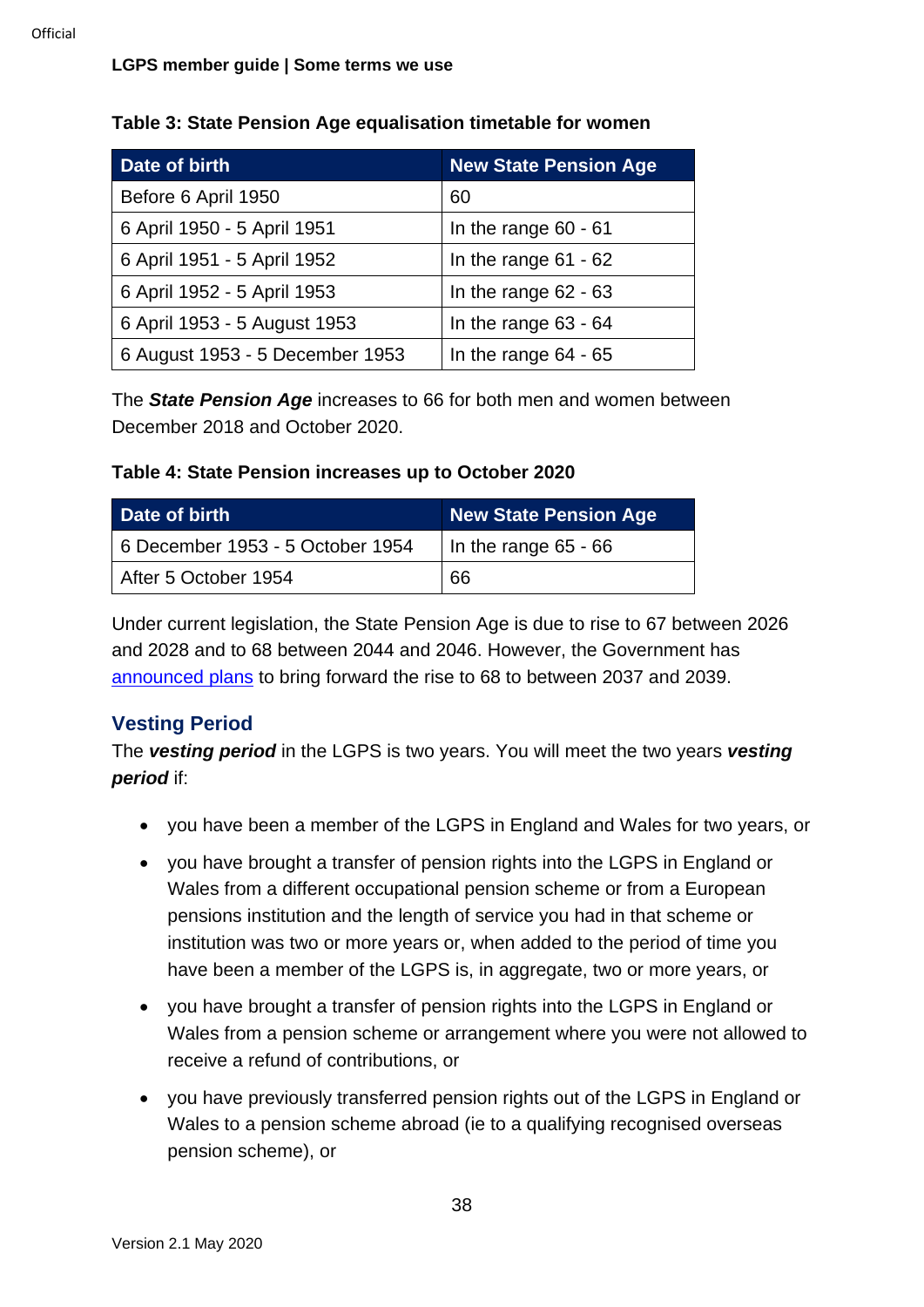- you already hold a deferred benefit or are receiving a pension from the LGPS in England or Wales (other than a survivor's pension or pension credit member's pension), or
- you have paid National Insurance contributions whilst a member of the LGPS and cease to contribute to the LGPS in the tax year of attaining pension age,
- you cease to contribute to the LGPS at age 75, or
- you die in service.